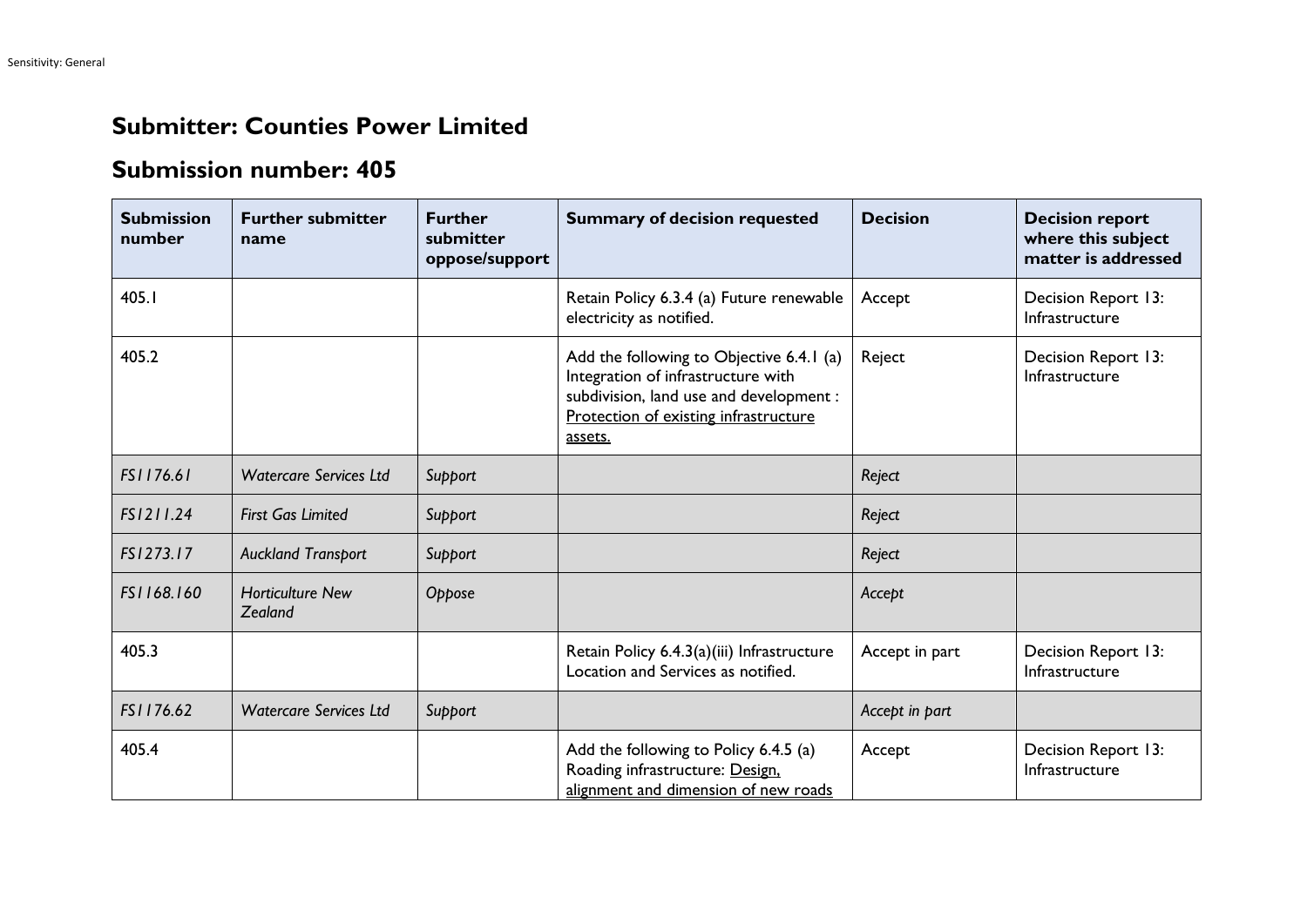| <b>Submission</b><br>number | <b>Further submitter</b><br>name | <b>Further</b><br>submitter<br>oppose/support | <b>Summary of decision requested</b>                                                                                                                                                                                                                                                          | <b>Decision</b> | <b>Decision report</b><br>where this subject<br>matter is addressed |
|-----------------------------|----------------------------------|-----------------------------------------------|-----------------------------------------------------------------------------------------------------------------------------------------------------------------------------------------------------------------------------------------------------------------------------------------------|-----------------|---------------------------------------------------------------------|
|                             |                                  |                                               | to accommodate installation of<br>network infrastructure in accordance<br>with technical and safety specification.                                                                                                                                                                            |                 |                                                                     |
| FS1211.27                   | <b>First Gas Limited</b>         | Support                                       |                                                                                                                                                                                                                                                                                               | Accept          |                                                                     |
| FS1273.28                   | <b>Auckland Transport</b>        | Oppose                                        |                                                                                                                                                                                                                                                                                               | Reject          |                                                                     |
| 405.5                       |                                  |                                               | Amend Policy 6.5.2 (a) (vi)<br>Construction and operation of the land<br>transport network, by including the<br>following: Encourage collaborative<br>working to enable sustainable transport<br>and electricity networks in transport<br>corridors and the protection of existing<br>assets. | Reject          | Decision Report 13:<br>Infrastructure                               |
| FS1211.29                   | <b>First Gas Limited</b>         | Support                                       |                                                                                                                                                                                                                                                                                               | Reject          |                                                                     |
| FS1273.36                   | <b>Auckland Transport</b>        | Oppose                                        |                                                                                                                                                                                                                                                                                               | Accept          |                                                                     |
| 405.6                       |                                  |                                               | Retain Policy 6.5.5 (a) Road safety.                                                                                                                                                                                                                                                          | Accept in part  | Decision Report 13:<br>Infrastructure                               |
| 405.7                       |                                  |                                               | Amend Policy 6.5.6 (a) Network utility<br>location, to give protection to existing<br>network utility assets.                                                                                                                                                                                 | Reject          | Decision Report 13:<br>Infrastructure                               |
| 405.8                       |                                  |                                               | Amend the definition of "Building" in<br>Chapter 13 Definitions, to exclude<br>power poles, support structures and                                                                                                                                                                            | Accept in part  | Decision Report 30:<br><b>Definitions</b>                           |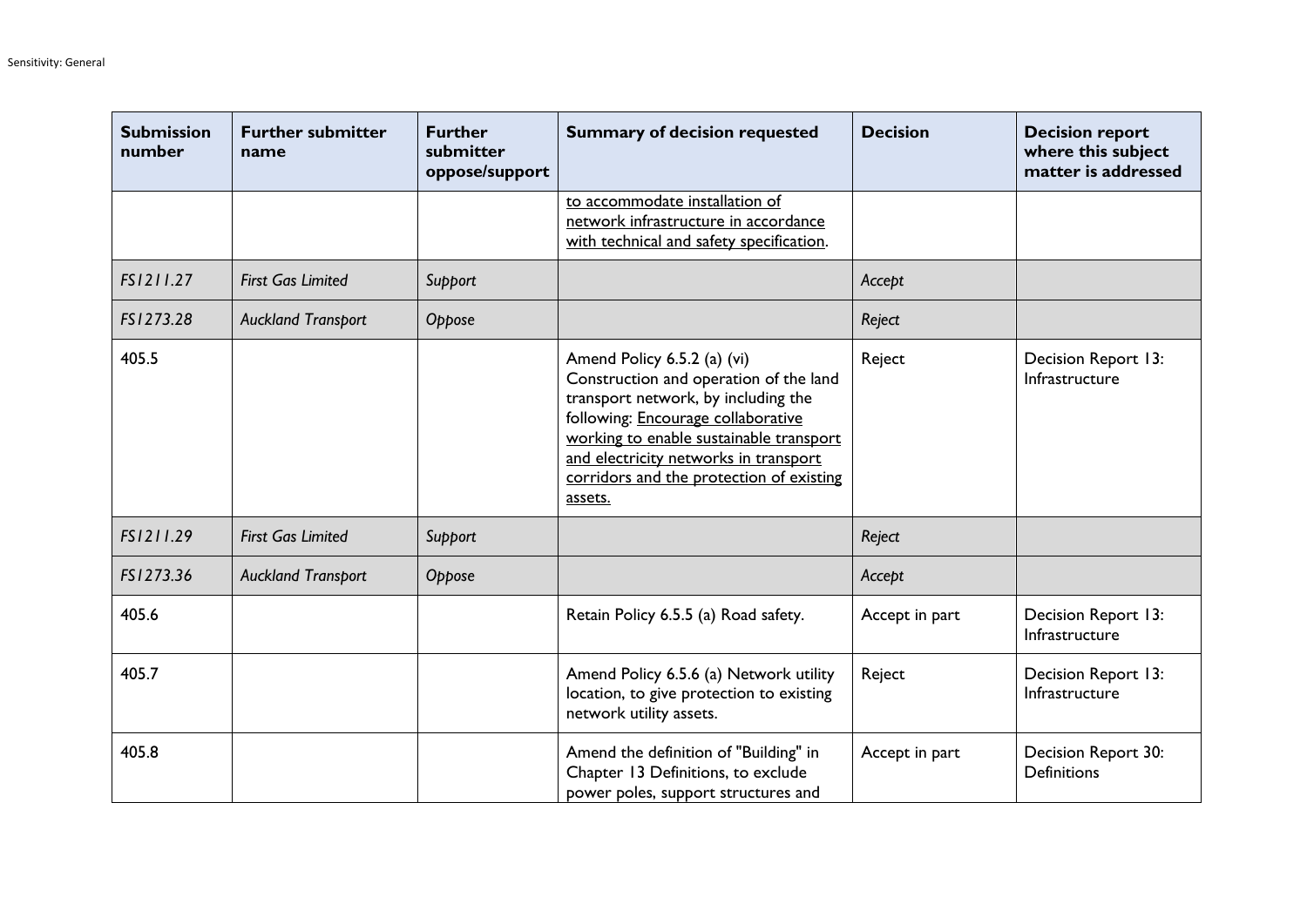| <b>Submission</b><br>number | <b>Further submitter</b><br>name              | <b>Further</b><br>submitter<br>oppose/support | <b>Summary of decision requested</b>                                                                                                                                                                                                                                                                                                                                                                                                                                 | <b>Decision</b> | <b>Decision report</b><br>where this subject<br>matter is addressed |
|-----------------------------|-----------------------------------------------|-----------------------------------------------|----------------------------------------------------------------------------------------------------------------------------------------------------------------------------------------------------------------------------------------------------------------------------------------------------------------------------------------------------------------------------------------------------------------------------------------------------------------------|-----------------|---------------------------------------------------------------------|
|                             |                                               |                                               | mast poles, as per section 9 (a), (ab)<br>and (ac) of the Building Act 2004.                                                                                                                                                                                                                                                                                                                                                                                         |                 |                                                                     |
| 405.9                       |                                               |                                               | Amend definition of "Cabinet" in<br>Chapter 13 Definitions, to clarify<br>whether cabinets ancillary to the<br>operations of communications<br>equipment for the connectivity of the<br>electricity network should be regarded<br>as a cabinet or minor infrastructure. If<br>regarded as a cabinet, the submitter<br>questions whether it would be<br>excluded because it houses ancillary<br>equipment, or whether this is subject<br>to assessment of dimensions. | Reject          | Decision Report 13:<br>Infrastructure                               |
| 405.10                      |                                               |                                               | Amend the definition of "earthworks"<br>in Chapter 13 Definitions, to clarify as<br>to whether all forms are included in the<br>definition e.g. thrusting/drilling.<br>Thrusting and drilling should not be<br>included in the definition of<br>"earthworks".                                                                                                                                                                                                        | Reject          | Decision Report 30:<br><b>Definitions</b>                           |
| FS1176.63                   | <b>Watercare Services Ltd</b>                 | Support                                       |                                                                                                                                                                                                                                                                                                                                                                                                                                                                      | Reject          |                                                                     |
| FS1323.104                  | <b>Heritage New Zealand</b><br>Pouhere Taonga | Oppose                                        |                                                                                                                                                                                                                                                                                                                                                                                                                                                                      | Accept          |                                                                     |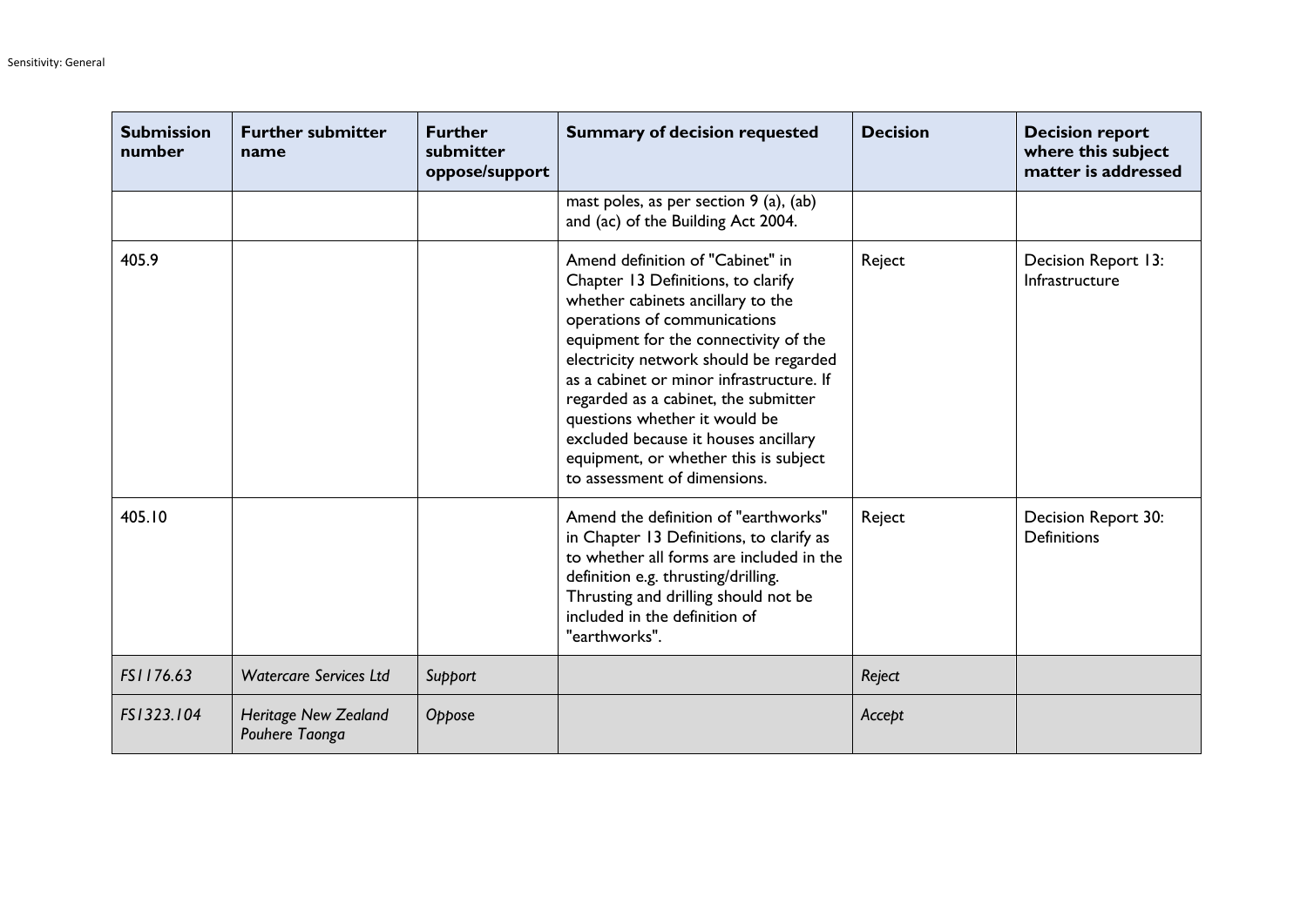| <b>Submission</b><br>number | <b>Further submitter</b><br>name              | <b>Further</b><br>submitter<br>oppose/support | <b>Summary of decision requested</b>                                                                                                                                                                                                                                                                                                                                                                                                                                                             | <b>Decision</b> | <b>Decision report</b><br>where this subject<br>matter is addressed |
|-----------------------------|-----------------------------------------------|-----------------------------------------------|--------------------------------------------------------------------------------------------------------------------------------------------------------------------------------------------------------------------------------------------------------------------------------------------------------------------------------------------------------------------------------------------------------------------------------------------------------------------------------------------------|-----------------|---------------------------------------------------------------------|
| 405.11                      |                                               |                                               | Amend the definition of "Infrastructure"<br>in Chapter 13 Definitions to include<br>lines and fittings used or designed or<br>intended for use, in or in connection<br>with the generation, conversion,<br>transformation, conveyance or use of<br>electricity.                                                                                                                                                                                                                                  | Reject          | Decision Report 13:<br>Infrastructure                               |
| FS1176.64                   | <b>Watercare Services Ltd</b>                 | Support                                       |                                                                                                                                                                                                                                                                                                                                                                                                                                                                                                  | Reject          |                                                                     |
| FS1273.48                   | <b>Auckland Transport</b>                     | <b>Not Stated</b>                             |                                                                                                                                                                                                                                                                                                                                                                                                                                                                                                  | Reject          |                                                                     |
| FS1323.113                  | <b>Heritage New Zealand</b><br>Pouhere Taonga | Oppose                                        |                                                                                                                                                                                                                                                                                                                                                                                                                                                                                                  | Accept          |                                                                     |
| 405.12                      |                                               |                                               | Amend the definition of "Minor<br>infrastructure structure" in Chapter 13<br>Definitions, to include the following<br>relating to boxlike structures<br>(dimensions can be provided for ground<br>and pole mounted equipment in order<br>to decide whether to adopt extensive<br>list or refer to utility and dimension of<br>infrastructure):<br>service pillars;<br>switch gear;<br>voltage generator;<br>autotransformer;<br>cabinetry for<br>electricity network connectivity;<br><b>AND</b> | Reject          | Decision Report 13:<br>Infrastructure                               |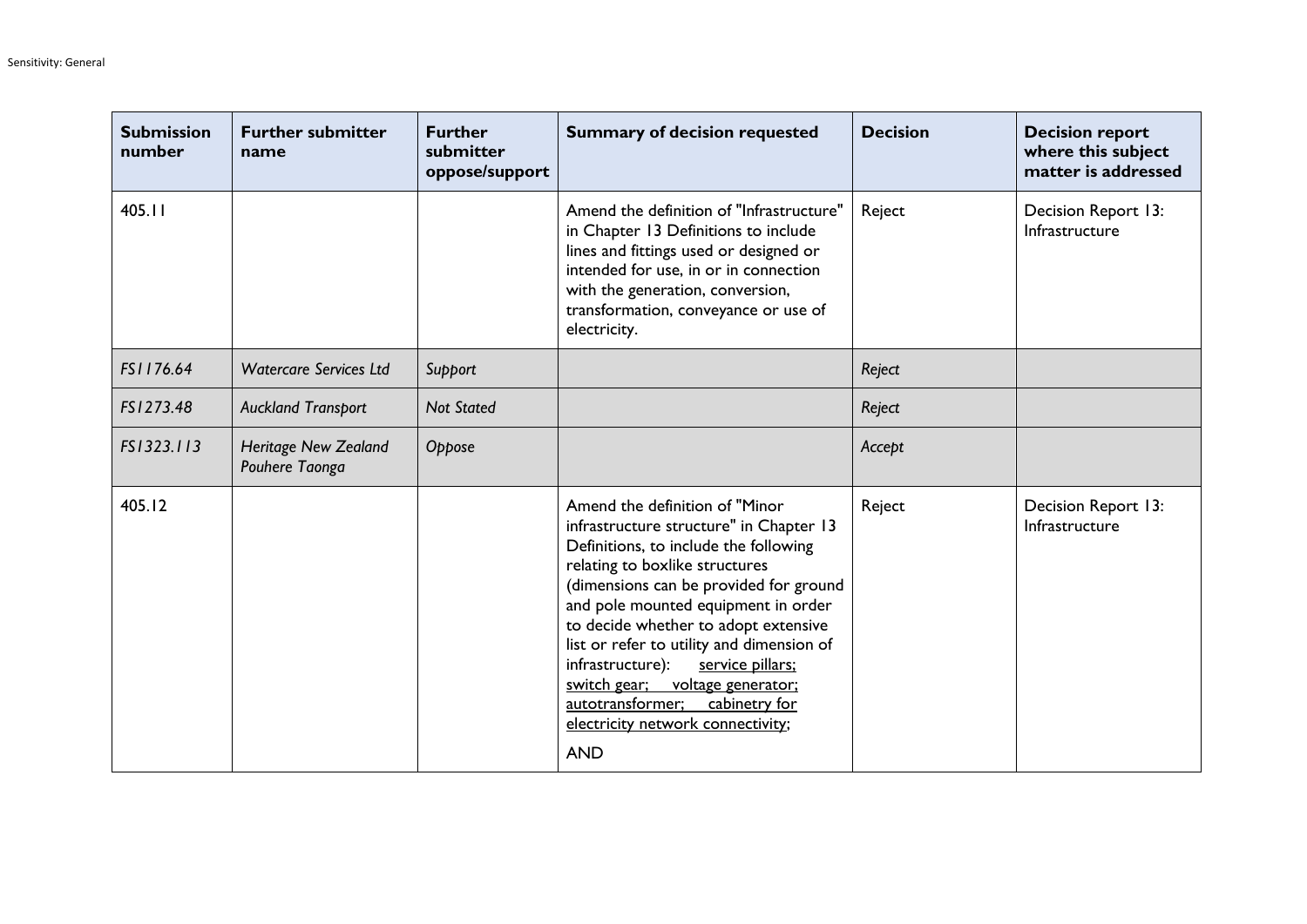| <b>Submission</b><br>number | <b>Further submitter</b><br>name | <b>Further</b><br>submitter<br>oppose/support | <b>Summary of decision requested</b>                                                                                                                                                                                                                                                                                                                                                                                                                                                                                                                                                                                                                                                                           | <b>Decision</b> | <b>Decision report</b><br>where this subject<br>matter is addressed |
|-----------------------------|----------------------------------|-----------------------------------------------|----------------------------------------------------------------------------------------------------------------------------------------------------------------------------------------------------------------------------------------------------------------------------------------------------------------------------------------------------------------------------------------------------------------------------------------------------------------------------------------------------------------------------------------------------------------------------------------------------------------------------------------------------------------------------------------------------------------|-----------------|---------------------------------------------------------------------|
|                             |                                  |                                               | Amend the definition of "Minor"<br>infrastructure structure" in Chapter 13<br>Definitions, to include the following<br>equipment mounted on power poles<br>(dimensions can be provided for ground<br>and pole mounted equipment in order<br>to decide whether to adopt extensive<br>list or refer to utility and dimension of<br>infrastructure).<br>transformer;<br>switch gear; voltage regulator;<br>autotransformer; cabinetry for<br>electricity network connectivity;<br>control boxes; capacitor.<br>Dimensions can be provided for ground<br>and pole mounted equipment in order<br>to decide whether to adopt extensive<br>list or refer to utility and dimension of<br>infrastructure.<br><b>AND</b> |                 |                                                                     |
|                             |                                  |                                               | Add plinths to the definition of "Minor<br>infrastructure structure" in Chapter 13<br>Definitions, and state that conditions<br>which quote a height for ground/pad<br>mounted infrastructure should not<br>include height of plinth in overall height.                                                                                                                                                                                                                                                                                                                                                                                                                                                        |                 |                                                                     |
|                             |                                  |                                               | <b>OR</b><br>Amend definition of "Minor<br>infrastructure structure" definition in<br>Chapter 13 Definitions, to allow box-                                                                                                                                                                                                                                                                                                                                                                                                                                                                                                                                                                                    |                 |                                                                     |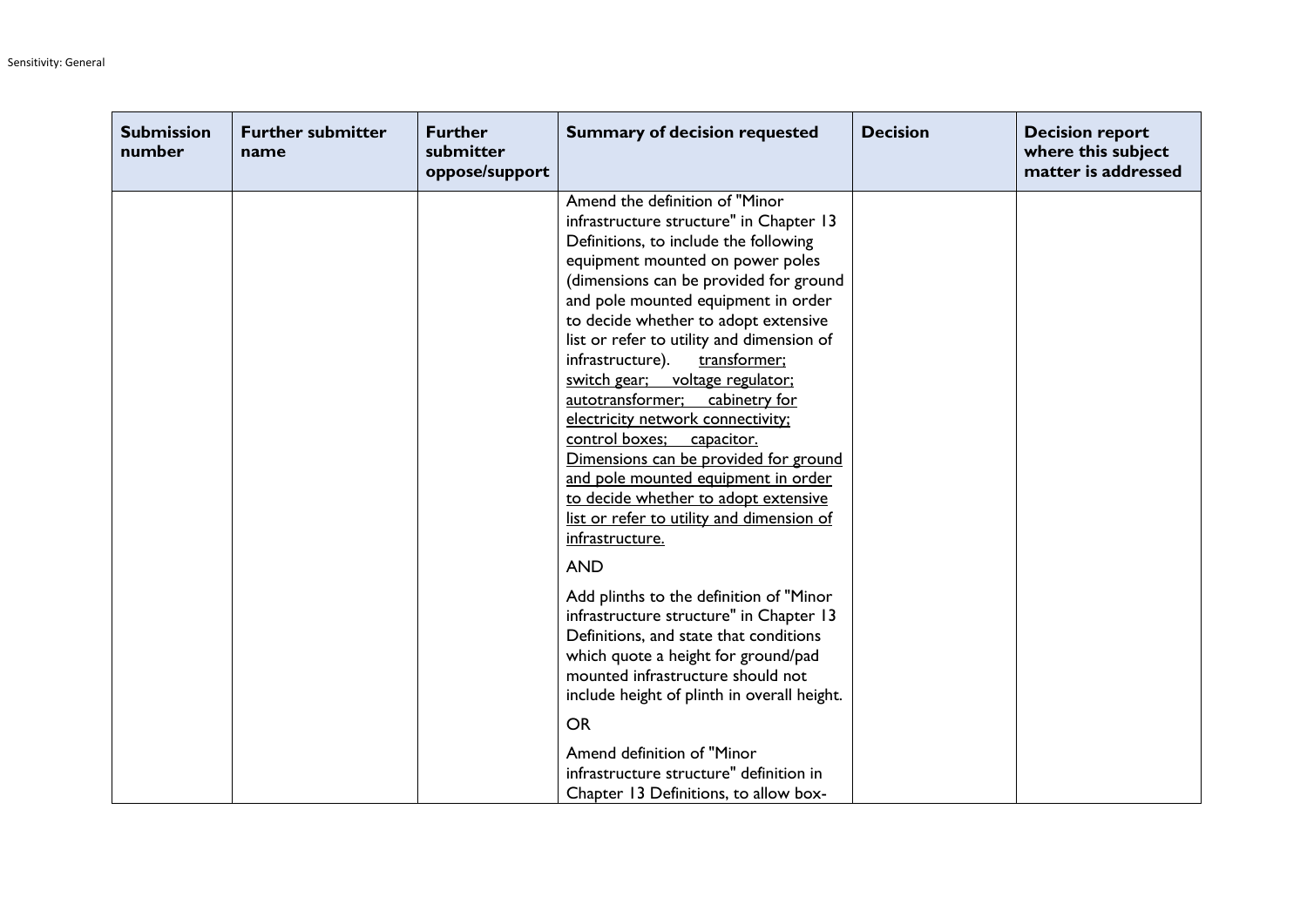| <b>Submission</b><br>number | <b>Further submitter</b><br>name | <b>Further</b><br>submitter<br>oppose/support | <b>Summary of decision requested</b>                                                                                      | <b>Decision</b> | <b>Decision report</b><br>where this subject<br>matter is addressed |
|-----------------------------|----------------------------------|-----------------------------------------------|---------------------------------------------------------------------------------------------------------------------------|-----------------|---------------------------------------------------------------------|
|                             |                                  |                                               | like structures to be defined by use, e.g.<br>electricity, telecommunications etc.,<br>and by maximum dimensions (m2/m3). |                 |                                                                     |
| FS1176.65                   | <b>Watercare Services Ltd</b>    | Support                                       |                                                                                                                           | Reject          |                                                                     |
| 405.13                      |                                  |                                               | Retain the definition of "Minor<br>upgrading of existing infrastructure" in<br>Chapter 13 Definitions, as notified.       | Accept          | Decision Report 13:<br>Infrastructure                               |
| FS1176.66                   | <b>Watercare Services Ltd</b>    | Support                                       |                                                                                                                           | Accept          |                                                                     |
| FS1273.53                   | <b>Auckland Transport</b>        | Support                                       |                                                                                                                           | Accept          |                                                                     |
| 405.14                      |                                  |                                               | Retain the definition of "Network utility<br>operator" in Chapter 13 Definitions, as<br>notified.                         | Reject          | Decision Report 13:<br>Infrastructure                               |
| FS1211.38                   | <b>First Gas Limited</b>         | Support                                       |                                                                                                                           | Reject          |                                                                     |
| FS1273.59                   | <b>Auckland Transport</b>        | Support                                       |                                                                                                                           | Reject          |                                                                     |
| 405.15                      |                                  |                                               | Retain the definition of "Temporary<br>infrastructure" in Chapter 13<br>Definitions, as notified.                         | Accept in part  | Decision Report 13:<br>Infrastructure                               |
| FS1176.67                   | <b>Watercare Services Ltd</b>    | Support                                       |                                                                                                                           | Accept in part  |                                                                     |
| 405.16                      |                                  |                                               | Retain the definition of "Utility<br>allotment" in Chapter 13 Definitions, as<br>notified.                                | Accept          | Decision Report 30:<br><b>Definitions</b>                           |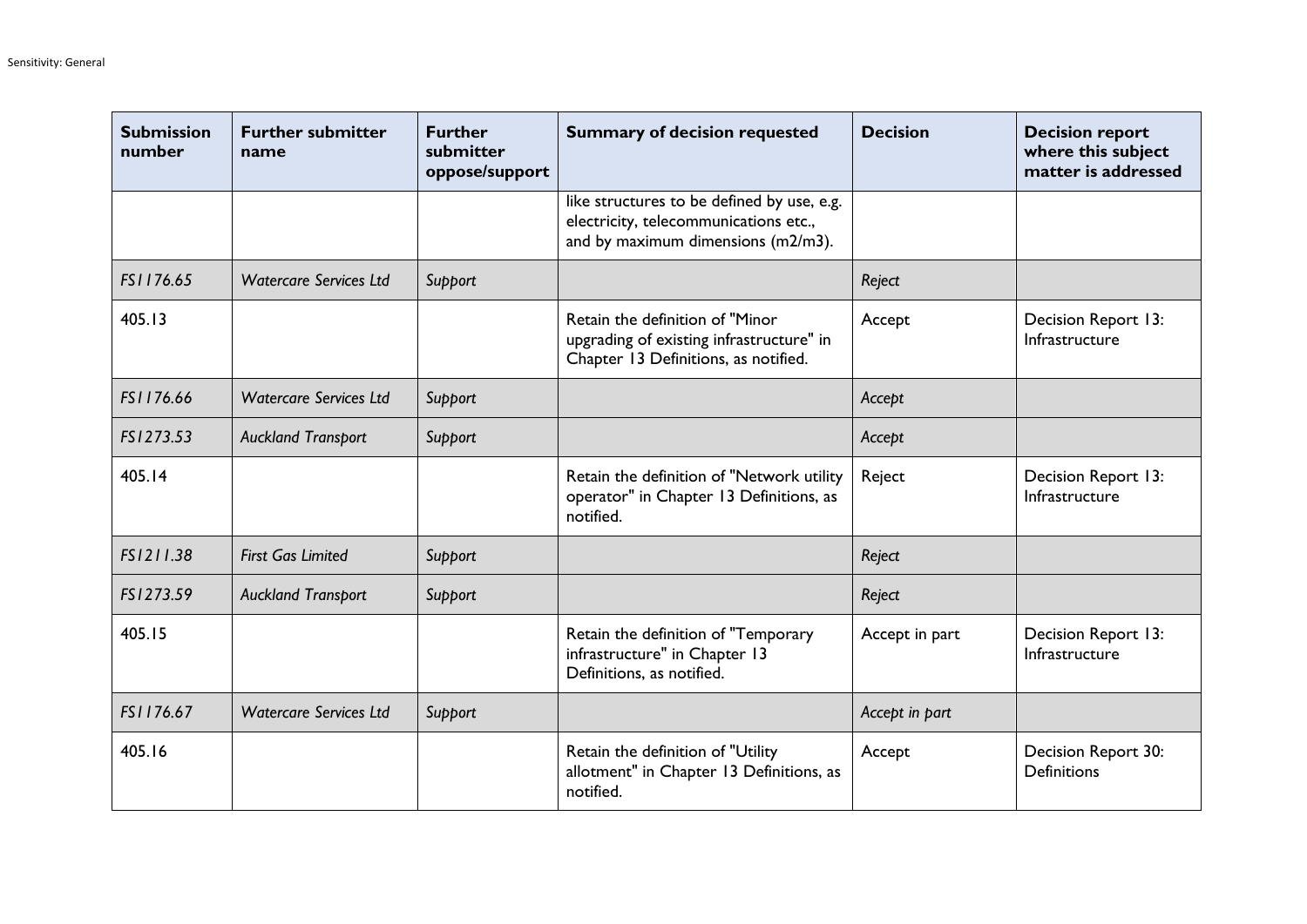| <b>Submission</b><br>number | <b>Further submitter</b><br>name | <b>Further</b><br>submitter<br>oppose/support | <b>Summary of decision requested</b>                                                                                                                                                                                                                                                                                        | <b>Decision</b> | <b>Decision report</b><br>where this subject<br>matter is addressed |
|-----------------------------|----------------------------------|-----------------------------------------------|-----------------------------------------------------------------------------------------------------------------------------------------------------------------------------------------------------------------------------------------------------------------------------------------------------------------------------|-----------------|---------------------------------------------------------------------|
| FS1211.40                   | <b>First Gas Limited</b>         | Support                                       |                                                                                                                                                                                                                                                                                                                             | Accept          |                                                                     |
| 405.17                      |                                  |                                               | Amend Rule 14.2.1.1 (1) (b) Permitted<br>Activities relating to PI New<br>infrastructure, to allow for new poles<br>and support structures in other zones<br>or roads adjacent to a zone other than<br>Rural.                                                                                                               | Reject          | Decision Report 13:<br>Infrastructure                               |
| FS1176.68                   | <b>Watercare Services Ltd</b>    | Support                                       |                                                                                                                                                                                                                                                                                                                             | Reject          |                                                                     |
| 405.18                      |                                  |                                               | Delete Rule 14.2.1.1 (1) (c) and (d)<br>Permitted Activities relating to PI New<br>infrastructure.                                                                                                                                                                                                                          | Reject          | Decision Report 13:<br>Infrastructure                               |
| FS1176.69                   | <b>Watercare Services Ltd</b>    | Support                                       |                                                                                                                                                                                                                                                                                                                             | Reject          |                                                                     |
| FS1211.44                   | <b>First Gas Limited</b>         | Support                                       |                                                                                                                                                                                                                                                                                                                             | Reject          |                                                                     |
| 405.19                      |                                  |                                               | Amend Rule 14.2.1.1 (2) (a) Permitted<br>Activities relating to PI New<br>infrastructure, by including the<br>following: except where the actual or %<br>increase in height or area for minor<br>upgrading would be less than allowed<br>for in $14.2.1.1(1)$ (a-b), in which case<br>$14.2.1.1$ (1) (a) & (b) would apply. | Reject          | Decision Report 13:<br>Infrastructure                               |
| FS1176.70                   | <b>Watercare Services Ltd</b>    | Support                                       |                                                                                                                                                                                                                                                                                                                             | Reject          |                                                                     |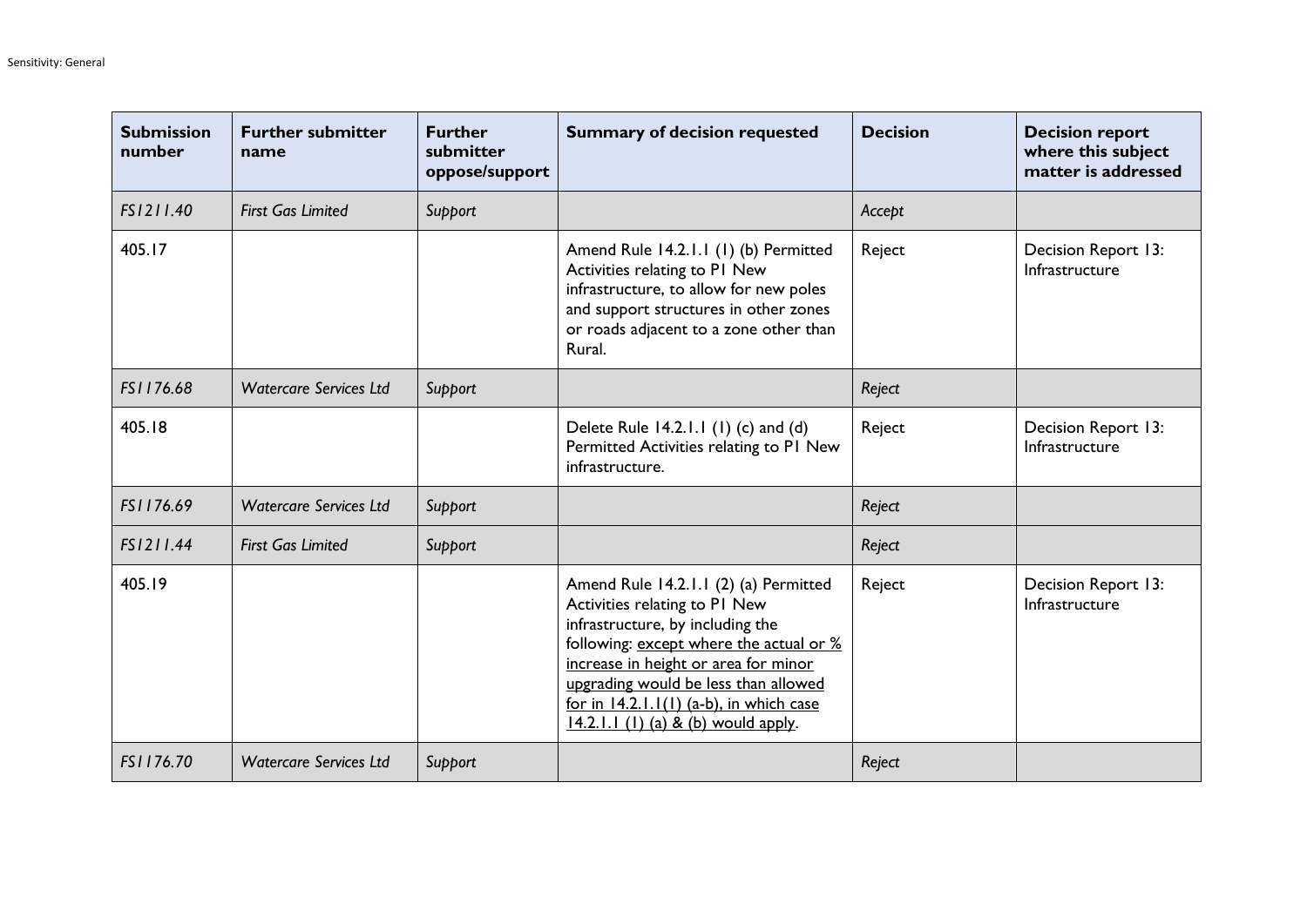| <b>Submission</b><br>number | <b>Further submitter</b><br>name | <b>Further</b><br>submitter<br>oppose/support | <b>Summary of decision requested</b>                                                                                                                                    | <b>Decision</b> | <b>Decision report</b><br>where this subject<br>matter is addressed |
|-----------------------------|----------------------------------|-----------------------------------------------|-------------------------------------------------------------------------------------------------------------------------------------------------------------------------|-----------------|---------------------------------------------------------------------|
| 405.20                      |                                  |                                               | Amend Rule 14.2.1.2 Permitted<br>Activities relating to P2 Construction<br>Noise, based on clarifying where the<br>noise limits are measured.                           | Reject          | Decision Report 13:<br>Infrastructure                               |
|                             |                                  |                                               | <b>AND</b>                                                                                                                                                              |                 |                                                                     |
|                             |                                  |                                               | Amend Rule 14.2.1.2 Permitted<br>Activities relating to P2 Construction<br>Noise, to clarify which noise standards<br>would apply when a transformer is in<br>the road. |                 |                                                                     |
| FS1176.71                   | <b>Watercare Services Ltd</b>    | Support                                       |                                                                                                                                                                         | Reject          |                                                                     |
| FS1211.45                   | <b>First Gas Limited</b>         | Support                                       |                                                                                                                                                                         | Reject          |                                                                     |
| 405.21                      |                                  |                                               | Retain Rule 14.2.1.3 Permitted<br>Activities relating to P3 Any activity<br>emitting electric and magnetic fields, as<br>notified.                                      | Accept          | Decision Report 13:<br>Infrastructure                               |
| 405.22                      |                                  |                                               | No specific decision sought, but<br>submission states Rule 14.2.2 RD1 (a)<br><b>Restricted Discretionary Activities</b><br>enables new infrastructure/technology.       | Accept          | Decision Report 13:<br>Infrastructure                               |
| FS1176.72                   | <b>Watercare Services Ltd</b>    | Support                                       |                                                                                                                                                                         | Accept          |                                                                     |
| 405.23                      |                                  |                                               | Add the following clauses to Rule 14.3.1<br>PI The operation, maintenance, repair<br>and removal of existing infrastructure:                                            | Reject          | Decision Report 13:<br>Infrastructure                               |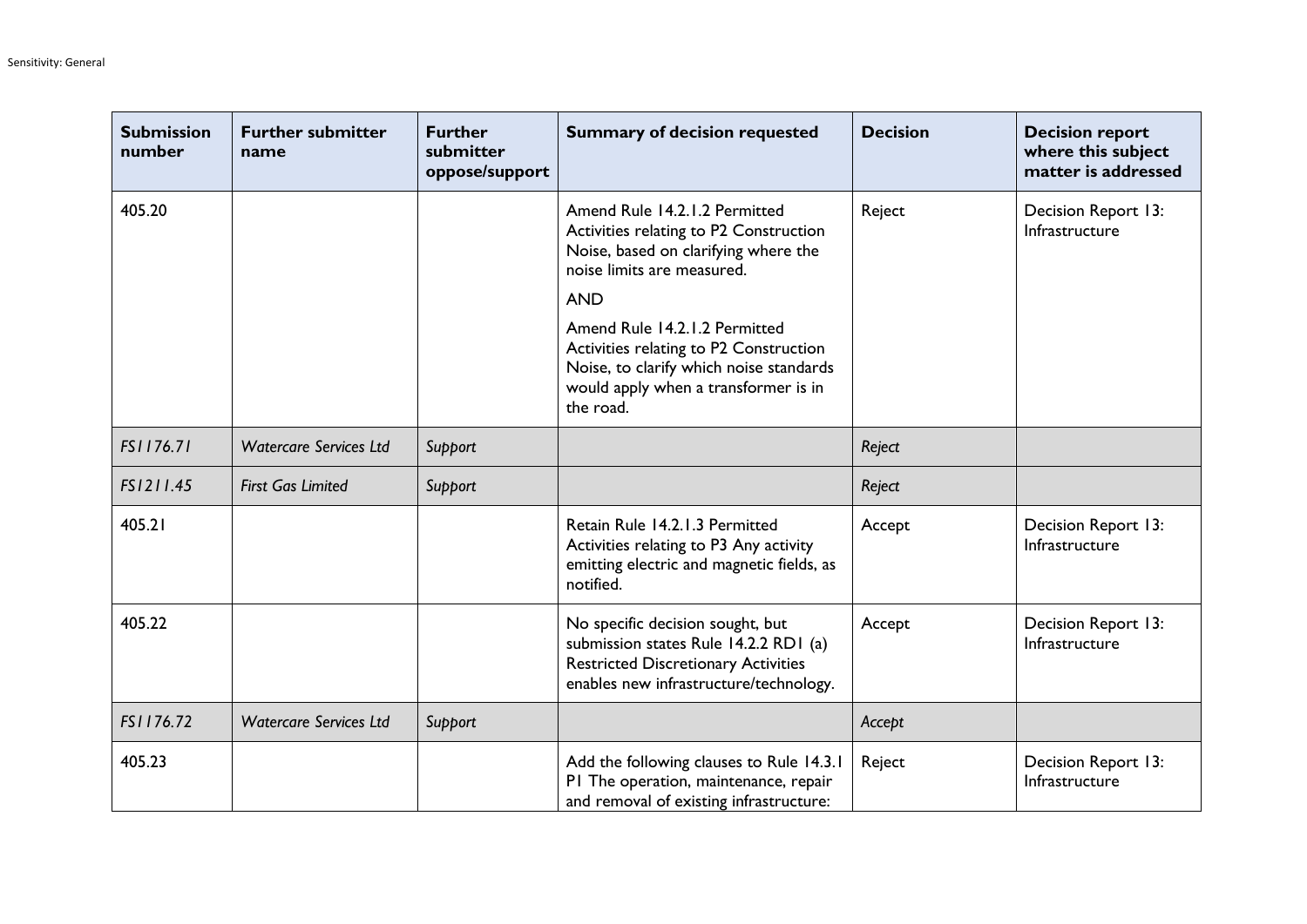| <b>Submission</b><br>number | <b>Further submitter</b><br>name | <b>Further</b><br>submitter<br>oppose/support | <b>Summary of decision requested</b>                                                                                                                                                                                                                                                                                                                                                                                                                                                                                                                                                                                                                                                                                                                                                                                                                                                                                                     | <b>Decision</b> | <b>Decision report</b><br>where this subject<br>matter is addressed |
|-----------------------------|----------------------------------|-----------------------------------------------|------------------------------------------------------------------------------------------------------------------------------------------------------------------------------------------------------------------------------------------------------------------------------------------------------------------------------------------------------------------------------------------------------------------------------------------------------------------------------------------------------------------------------------------------------------------------------------------------------------------------------------------------------------------------------------------------------------------------------------------------------------------------------------------------------------------------------------------------------------------------------------------------------------------------------------------|-----------------|---------------------------------------------------------------------|
|                             |                                  |                                               | (1) The maintenance and repair of<br>existing infrastructure that meet the<br>following condition: (a) Does not<br>increase the capacity, efficiency or<br>security of existing infrastructure.                                                                                                                                                                                                                                                                                                                                                                                                                                                                                                                                                                                                                                                                                                                                          |                 |                                                                     |
| FS1176.73                   | <b>Watercare Services Ltd</b>    | Support                                       |                                                                                                                                                                                                                                                                                                                                                                                                                                                                                                                                                                                                                                                                                                                                                                                                                                                                                                                                          | Reject          |                                                                     |
| 405.24                      |                                  |                                               | Amend Rule 14.3.1.1 Permitted<br>Activities relating to P2 Minor<br>upgrading of existing infrastructure, as<br>follows: (1) The realignment,<br>configuration, relocation or<br>replacement of infrastructure and<br>associated structures that meet all of<br>the following conditions: (a) Are within<br>510 <sub>m</sub> of the existing alignment or<br>location; (b) Do not increase the height<br>of any existing pole or support<br>structure by more than $+540\%$ to a<br>maximum height of 15m in all zones<br>except the Rural Zone; (c) Do not<br>increase the diameter (width) of any<br>existing pole or support structure by<br>more than <b>1550</b> or 100% increase in<br>the case of a double pole in ALL zones;<br>(d) Do not increase the diameter of any<br>existing aboveground pipe by more<br>than $+520\%$ ; (e) Do not increase the<br>area of any existing aboveground<br>structure by more than 1525% to a | Accept in part  | Decision Report 13:<br>Infrastructure                               |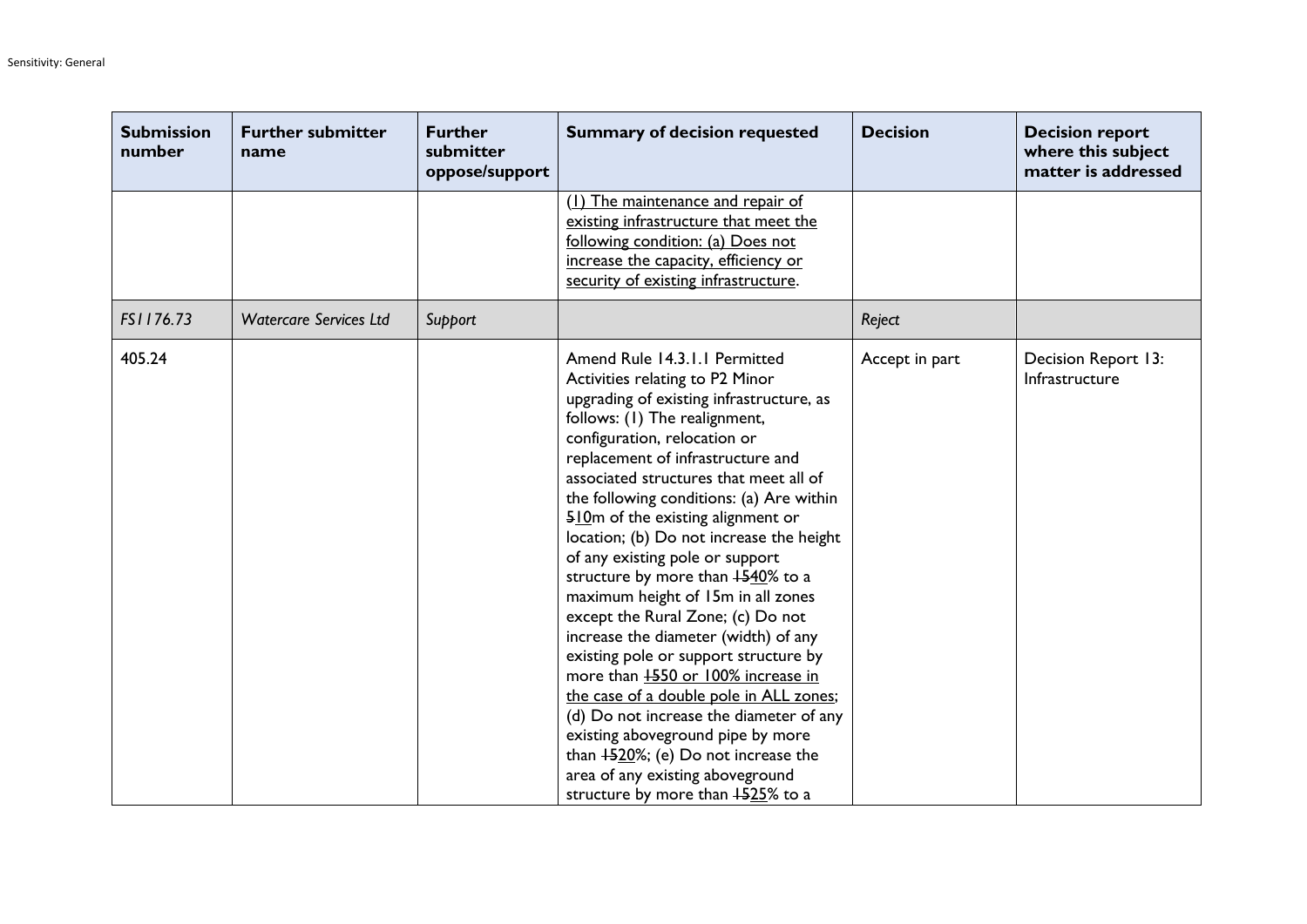| <b>Submission</b><br>number | <b>Further submitter</b><br>name | <b>Further</b><br>submitter<br>oppose/support | <b>Summary of decision requested</b>                                                                                                                                                                                                                                                                                                                                          | <b>Decision</b> | <b>Decision report</b><br>where this subject<br>matter is addressed |
|-----------------------------|----------------------------------|-----------------------------------------------|-------------------------------------------------------------------------------------------------------------------------------------------------------------------------------------------------------------------------------------------------------------------------------------------------------------------------------------------------------------------------------|-----------------|---------------------------------------------------------------------|
|                             |                                  |                                               | maximum of 10m2 as per Rule 14.2.1.1<br>(1) (a) (f) Do not increase the height of<br>cabinet or box-like structures to more<br>than 2.5m as per Rule 14.2.1.1 (1) (b).                                                                                                                                                                                                        |                 |                                                                     |
| FS1176.74                   | <b>Watercare Services Ltd</b>    | Support                                       |                                                                                                                                                                                                                                                                                                                                                                               | Accept in part  |                                                                     |
| FS1342.72                   | <b>Federated Farmers</b>         | Oppose                                        |                                                                                                                                                                                                                                                                                                                                                                               | Accept in part  |                                                                     |
| 405.25                      |                                  |                                               | Retain Rule 14.3.1.1 (2) (a-k) Permitted<br>Activities relating to P2 Minor<br>upgrading of existing infrastructure<br>(particularly clauses (f) and (j)), except<br>for the amendments outlined below.<br>AND Amend Rule 14.3.1.1 (2)(f)<br>Permitted Activities as follows: (f) The<br>addition, replacement or relocation of<br>transformers or visually similar fixtures; | Accept          | Decision Report 13:<br>Infrastructure                               |
| 405.26                      |                                  |                                               | Amend Rule 14.3.1.2 (1) (c) Permitted<br>Activities relating to P3 Temporary<br>infrastructure as follows: (c) The<br>activity, including the requirements of<br>Rule 14.3.1.2 (1) (a) and (b), must not<br>exceed +224 months in total.                                                                                                                                      | Reject          | decision Report 13:<br>Infrastructure                               |
| FS1176.75                   | <b>Watercare Services Ltd</b>    | Support                                       |                                                                                                                                                                                                                                                                                                                                                                               | Reject          |                                                                     |
| 405.27                      |                                  |                                               | Retain Rule 14.3.1.3 (1) (a) and (b)<br>Permitted Activities relating to P4<br>Earthworks activities associated with                                                                                                                                                                                                                                                          | Accept          | Decision Report 13:<br>Infrastructure                               |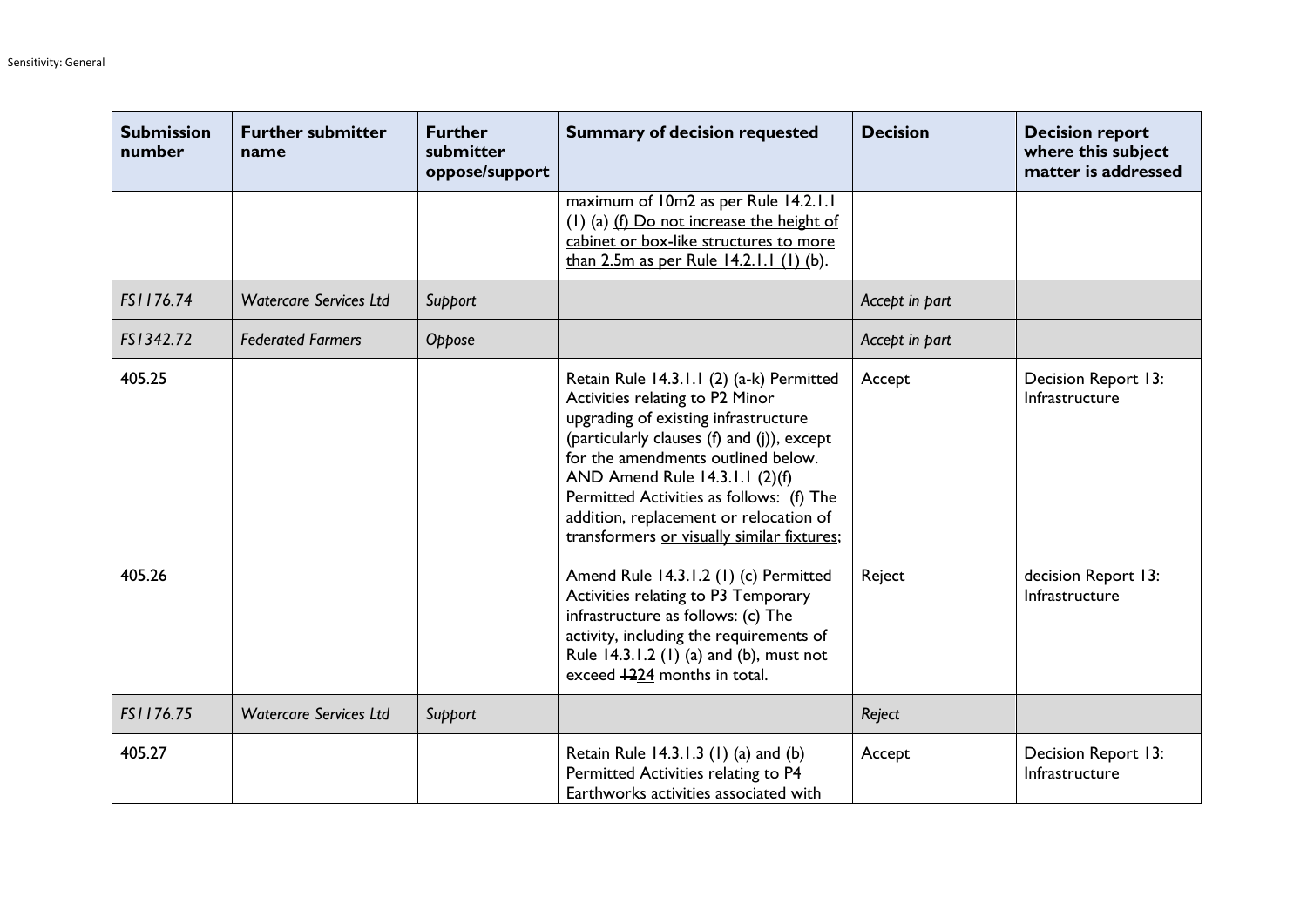| <b>Submission</b><br>number | <b>Further submitter</b><br>name  | <b>Further</b><br>submitter<br>oppose/support | <b>Summary of decision requested</b>                                                                                                                                                                                                                                                                                   | <b>Decision</b> | <b>Decision report</b><br>where this subject<br>matter is addressed |
|-----------------------------|-----------------------------------|-----------------------------------------------|------------------------------------------------------------------------------------------------------------------------------------------------------------------------------------------------------------------------------------------------------------------------------------------------------------------------|-----------------|---------------------------------------------------------------------|
|                             |                                   |                                               | infrastructure, except for the<br>amendments outlined below.                                                                                                                                                                                                                                                           |                 |                                                                     |
|                             |                                   |                                               | <b>AND</b>                                                                                                                                                                                                                                                                                                             |                 |                                                                     |
|                             |                                   |                                               | Amend Rule 14.3.1.3 (g) Permitted<br>Activities relating to P4 Earthworks<br>activities associated with infrastructure<br>as follows: (g) Earthworks shall not<br>obstruct or divert any stormwater<br>overland flow path or in such a way as<br>to result in changed stormwater<br>drainage patterns on another site. |                 |                                                                     |
|                             |                                   |                                               | <b>AND</b>                                                                                                                                                                                                                                                                                                             |                 |                                                                     |
|                             |                                   |                                               | Amend Rule 14.3.1.3 (1) (h) Permitted<br>Activities relating to P4 Earthworks<br>activities associated with infrastructure<br>to confirm earthworks does not include<br>drilling, therefore allowing trenchless<br>construction within a Historic Heritage<br>site.                                                    |                 |                                                                     |
| FS1176.76                   | <b>Watercare Services Ltd</b>     | Support                                       |                                                                                                                                                                                                                                                                                                                        | Accept          |                                                                     |
| 405.28                      | <b>Counties Power</b><br>Limited  | Support                                       | Retain Rule 14.3.1.4 (1) Permitted<br>Activities relating to P5 Trimming,<br>maintenance or removal of vegetation<br>or trees associated with infrastructure<br>as notified.                                                                                                                                           | Accept in part  | Decision Report 13:<br>Infrastructure                               |
| FS1286.9                    | <b>Horotiu Properties Limited</b> | Oppose                                        |                                                                                                                                                                                                                                                                                                                        | Accept in part  |                                                                     |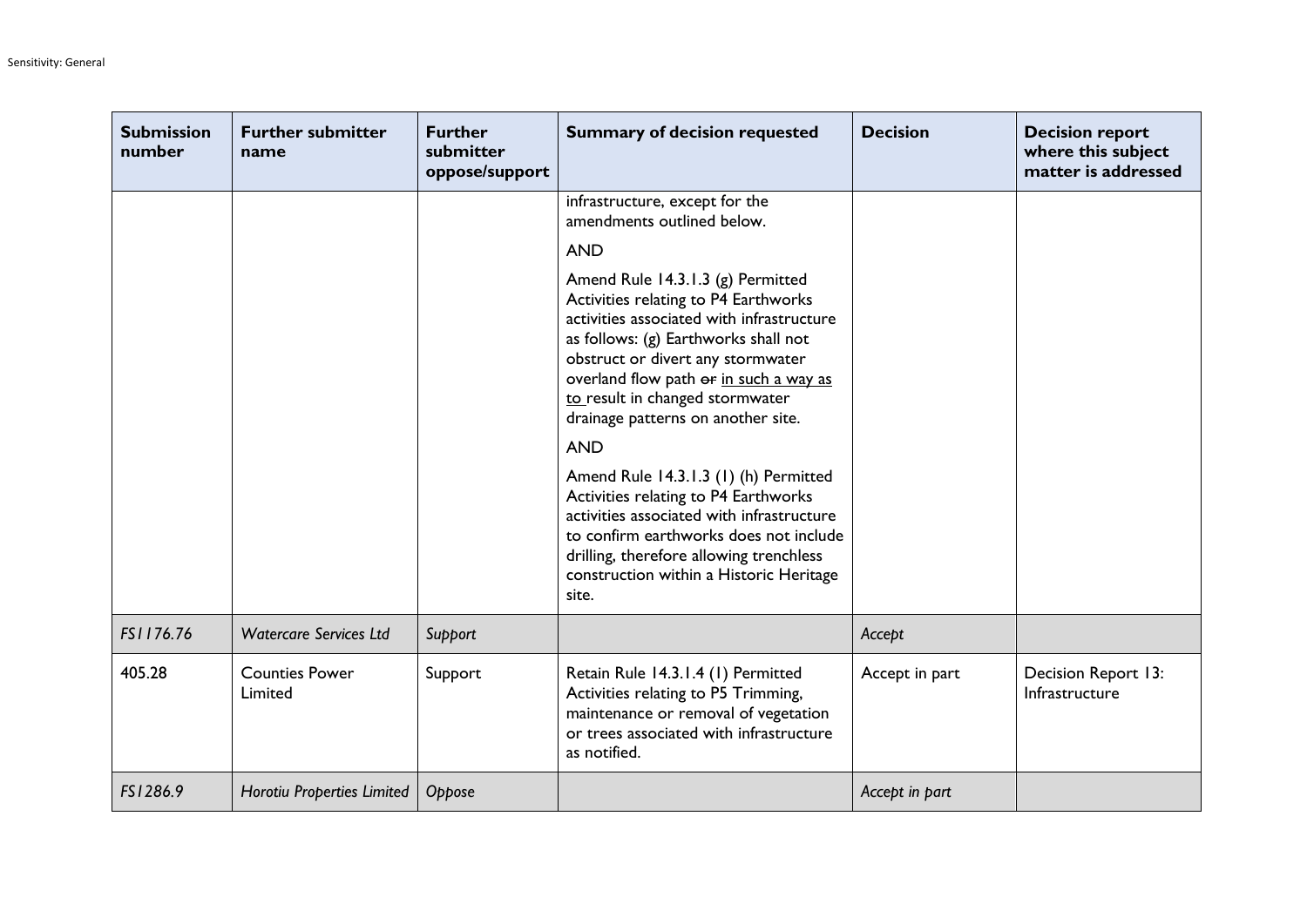| <b>Submission</b><br>number | <b>Further submitter</b><br>name | <b>Further</b><br>submitter<br>oppose/support | <b>Summary of decision requested</b>                                                                                                                                                                   | <b>Decision</b> | <b>Decision report</b><br>where this subject<br>matter is addressed |
|-----------------------------|----------------------------------|-----------------------------------------------|--------------------------------------------------------------------------------------------------------------------------------------------------------------------------------------------------------|-----------------|---------------------------------------------------------------------|
| FS1176.77                   | <b>Watercare Services Ltd</b>    | Support                                       |                                                                                                                                                                                                        | Accept in part  |                                                                     |
| 405.29                      |                                  |                                               | Amend Rule 14.3.1.6 (1) (a) Permitted<br>Activities relating to P7 Electric vehicle<br>chargers, to increase the height of EV<br>chargers to 2m (total height allowed<br>not to include concrete pad). | Accept in part  | Decision Report 13:<br>Infrastructure                               |
| 405.30                      |                                  |                                               | Retain Rule 14.3.1.8 Permitted<br>Activities relating to P12 Service<br>connections for subdivision as notified.                                                                                       | Accept in part  | Decision Report 13:<br>Infrastructure                               |
| 405.31                      |                                  |                                               | Retain Rule 14.3.2 C1 Controlled<br>Activities as notified.                                                                                                                                            | Accept in part  | Decision Report 13:<br>Infrastructure                               |
| FS1176.78                   | <b>Watercare Services Ltd</b>    | Support                                       |                                                                                                                                                                                                        | Accept in part  |                                                                     |
| 405.32                      |                                  |                                               | Retain Objective 6.1.1 (a)<br>Development, operation and<br>maintenance of infrastructure as<br>notified.                                                                                              | Accept in part  | Decision Report 13:<br>Infrastructure                               |
| FS1176.79                   | <b>Watercare Services Ltd</b>    | Support                                       |                                                                                                                                                                                                        | Accept in part  |                                                                     |
| 405.33                      |                                  |                                               | Retain Policy 6.1.2 (a) (i-vi)<br>Development, operation and<br>maintenance, as notified.                                                                                                              | Accept in part  | Decision Report 13:<br>Infrastructure                               |
| FS1176.80                   | <b>Watercare Services Ltd</b>    | Support                                       |                                                                                                                                                                                                        | Accept in part  |                                                                     |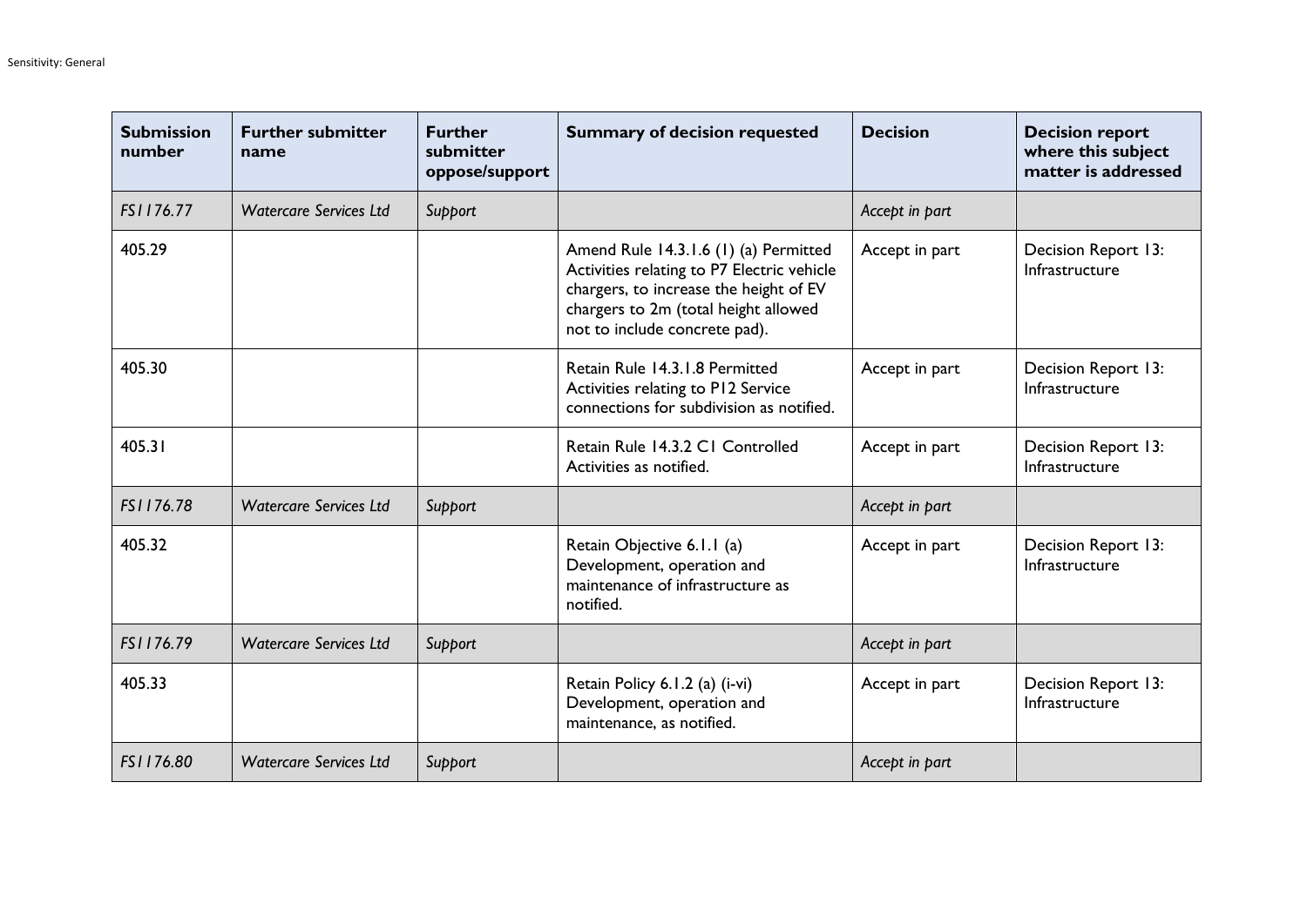| <b>Submission</b><br>number | <b>Further submitter</b><br>name | <b>Further</b><br>submitter<br>oppose/support | <b>Summary of decision requested</b>                                                               | <b>Decision</b> | <b>Decision report</b><br>where this subject<br>matter is addressed |
|-----------------------------|----------------------------------|-----------------------------------------------|----------------------------------------------------------------------------------------------------|-----------------|---------------------------------------------------------------------|
| 405.34                      |                                  |                                               | Retain Policy 6.1.3 (a) (i-iii)<br>Technological advancements as notified.                         | Accept in part  | Decision Report 13:<br>Infrastructure                               |
| FS1176.81                   | <b>Watercare Services Ltd</b>    | Support                                       |                                                                                                    | Accept in part  |                                                                     |
| 405.35                      |                                  |                                               | Retain Policy 6.1.4 (a) (i-vii)<br>Infrastructure benefits as notified.                            | Accept in part  | Decision Report 13:<br>Infrastructure                               |
| FS1176.82                   | <b>Watercare Services Ltd</b>    | Support                                       |                                                                                                    | Accept in part  |                                                                     |
| 405.36                      |                                  |                                               | Retain Policy 6.1.5 (a) Natural hazards<br>and climate change as notified.                         | Accept in part  | Decision Report 13:<br>Infrastructure                               |
| FS1176.83                   | <b>Watercare Services Ltd</b>    | Support                                       |                                                                                                    | Accept in part  |                                                                     |
| FS1388.150                  | Mercury NZ Limited               | Oppose                                        |                                                                                                    | Accept in part  |                                                                     |
| 405.37                      |                                  |                                               | Retain Objective 6.1.6 (a) Reverse<br>sensitivity as notified.                                     | Accept in part  | Decision Report 13:<br>Infrastructure                               |
| FS1176.84                   | <b>Watercare Services Ltd</b>    | Support                                       |                                                                                                    | Accept in part  |                                                                     |
| 405.38                      |                                  |                                               | Retain Policy 6.1.7(a) Reverse sensitivity<br>and infrastructure as notified.                      | Accept in part  | Decision Report 13:<br>Infrastructure                               |
| FS1176.85                   | <b>Watercare Services Ltd</b>    | Support                                       |                                                                                                    | Accept in part  |                                                                     |
| 405.39                      |                                  |                                               | Retain Objective 6.1.8 (a) Infrastructure<br>in the community and identified areas<br>as notified. | Accept in part  | Decision Report 13:<br>Infrastructure                               |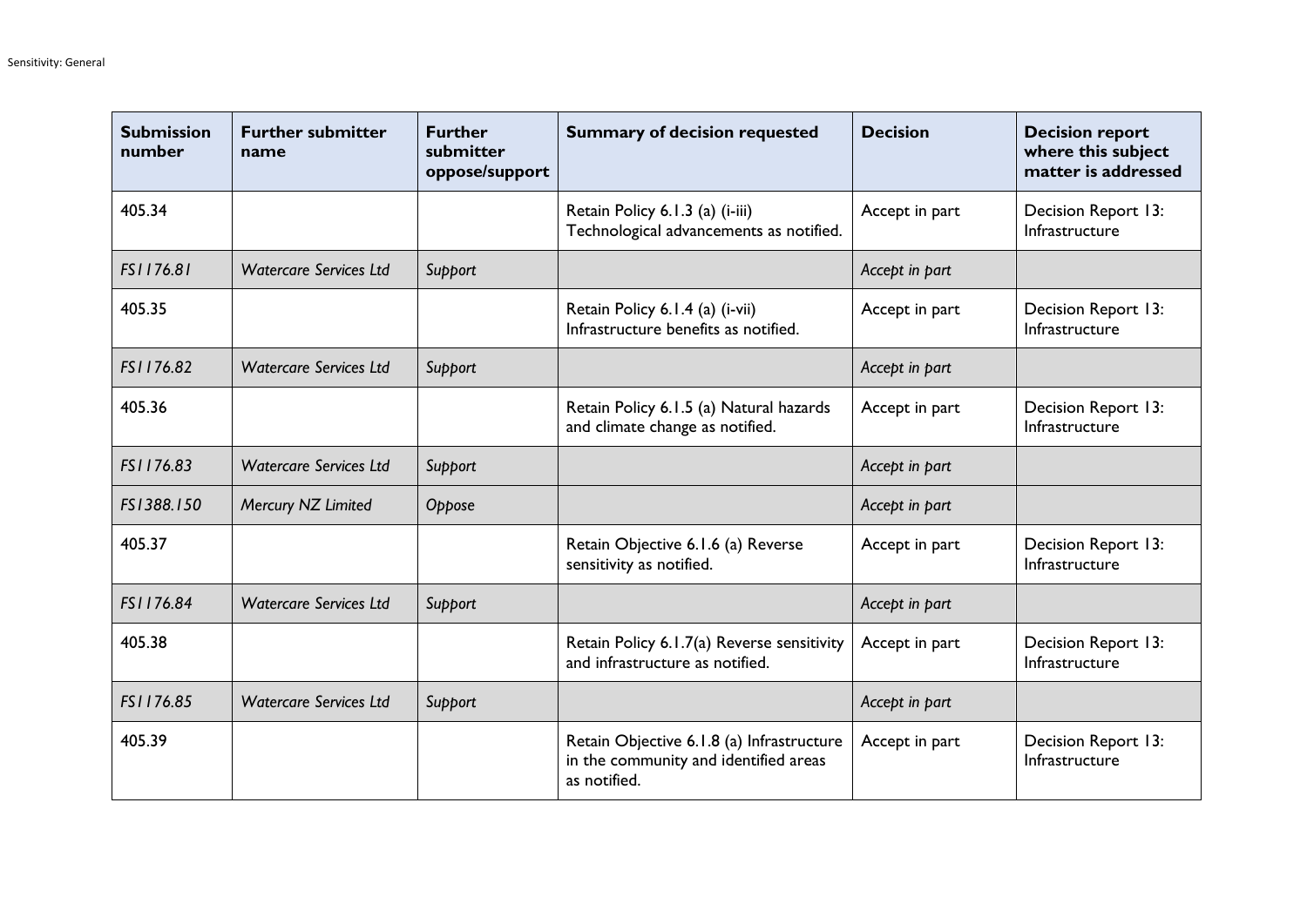| <b>Submission</b><br>number | <b>Further submitter</b><br>name              | <b>Further</b><br>submitter<br>oppose/support | <b>Summary of decision requested</b>                                                                                                                                                                                                                                                                                                                                                                                   | <b>Decision</b> | <b>Decision report</b><br>where this subject<br>matter is addressed |
|-----------------------------|-----------------------------------------------|-----------------------------------------------|------------------------------------------------------------------------------------------------------------------------------------------------------------------------------------------------------------------------------------------------------------------------------------------------------------------------------------------------------------------------------------------------------------------------|-----------------|---------------------------------------------------------------------|
| FS1176.86                   | <b>Watercare Services Ltd</b>                 | Support                                       |                                                                                                                                                                                                                                                                                                                                                                                                                        | Accept in part  |                                                                     |
| 405.40                      |                                               |                                               | Retain Policy 6.1.9 (a) Environmental<br>effects, community health, safety and<br>amenity as notified.                                                                                                                                                                                                                                                                                                                 | Accept          | Decision Report 13:<br>Infrastructure                               |
| FS1176.87                   | <b>Watercare Services Ltd</b>                 | Support                                       |                                                                                                                                                                                                                                                                                                                                                                                                                        | Accept          |                                                                     |
| 405.41                      |                                               |                                               | Retain Policy 6.1.10 (a) Infrastructure in<br>identified areas as notified.                                                                                                                                                                                                                                                                                                                                            | Accept in part  | Decision Report 13:<br>Infrastructure                               |
| FS1176.88                   | <b>Watercare Services Ltd</b>                 | Support                                       |                                                                                                                                                                                                                                                                                                                                                                                                                        | Accept in part  |                                                                     |
| 405.42                      |                                               |                                               | Amend Policy 6.1.11 (a) (i-iii)<br>Undergrounding new infrastructure, to<br>emphasise the economic limitations of<br>undergrounding especially with II0kV<br>lines. Subject to satisfaction of technical<br>requirements, I IOkV lines will only be<br>undergrounded where the party<br>requesting the undergrounding pays.<br>Lines within rural environments to<br>continue to be overhead regardless of<br>voltage. | Reject          | Decision Report 13:<br>Infrastructure                               |
| FS1323.43                   | <b>Heritage New Zealand</b><br>Pouhere Taonga | Oppose                                        |                                                                                                                                                                                                                                                                                                                                                                                                                        | Accept          |                                                                     |
| 405.43                      |                                               |                                               | Retain Policy 6.1.12 (a) Co-location of<br>compatible facilities as notified.                                                                                                                                                                                                                                                                                                                                          | Accept in part  | Decision Report 13:<br>Infrastructure                               |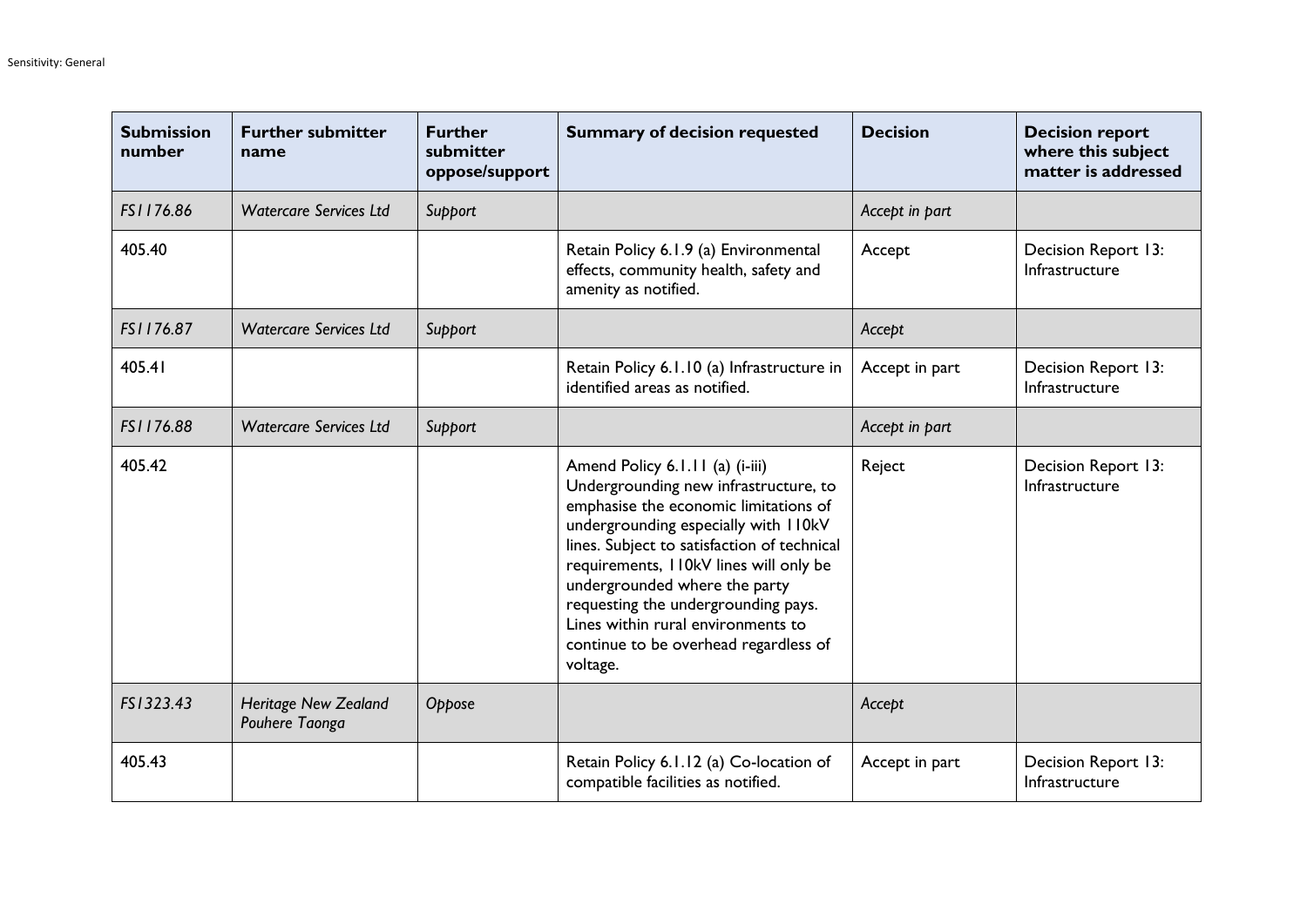| <b>Submission</b><br>number | <b>Further submitter</b><br>name | <b>Further</b><br>submitter<br>oppose/support | <b>Summary of decision requested</b>                                                                                                                                                      | <b>Decision</b> | <b>Decision report</b><br>where this subject<br>matter is addressed |
|-----------------------------|----------------------------------|-----------------------------------------------|-------------------------------------------------------------------------------------------------------------------------------------------------------------------------------------------|-----------------|---------------------------------------------------------------------|
| FS1211.18                   | <b>First Gas Limited</b>         | Support                                       |                                                                                                                                                                                           | Accept in part  |                                                                     |
| 405.44                      |                                  |                                               | Retain Policy 6.1.13 (a) Future growth<br>areas as notified.                                                                                                                              | Accept in part  | Decision Report 13:<br>Infrastructure                               |
| FS1176.89                   | <b>Watercare Services Ltd</b>    | Support                                       |                                                                                                                                                                                           | Accept in part  |                                                                     |
| FS1388.151                  | Mercury NZ Limited               | Oppose                                        |                                                                                                                                                                                           | Accept in part  |                                                                     |
| 405.45                      |                                  |                                               | Retain Policy 6.1.14 (a) Electromagnetic<br>and radio frequency fields as notified.                                                                                                       | Accept          | Decision Report 13:<br>Infrastructure                               |
| 405.46                      |                                  |                                               | Retain Objective 6.2.1 (a) National grid<br>as notified.                                                                                                                                  | Accept in part  | Decision Report 13:<br>Infrastructure                               |
| 405.47                      |                                  |                                               | Retain Policy 6.2.6 (a) (i-iv) Reverse<br>sensitivity and the National Grid as<br>notified.                                                                                               | Accept in part  | Decision Report 13:<br>Infrastructure                               |
| 405.48                      |                                  |                                               | Retain Objective 6.3.1 (a) Renewable<br>energy as notified.                                                                                                                               | Accept in part  | Decision Report 13:<br>Infrastructure                               |
| 405.49                      |                                  |                                               | Retain Policy 6.3.3 (a) Enabling<br>renewable electricity generation as<br>notified.                                                                                                      | Accept          | Decision Report 13:<br>Infrastructure                               |
| 405.50                      |                                  |                                               | Amend Rule 14.3.4 D1 Discretionary<br>Activities, to make provision for<br>overhead lines in Industrial areas and to<br>pass through pockets of non-Rural<br>Zone where the line is built | Reject          | Decision Report 13:<br>Infrastructure                               |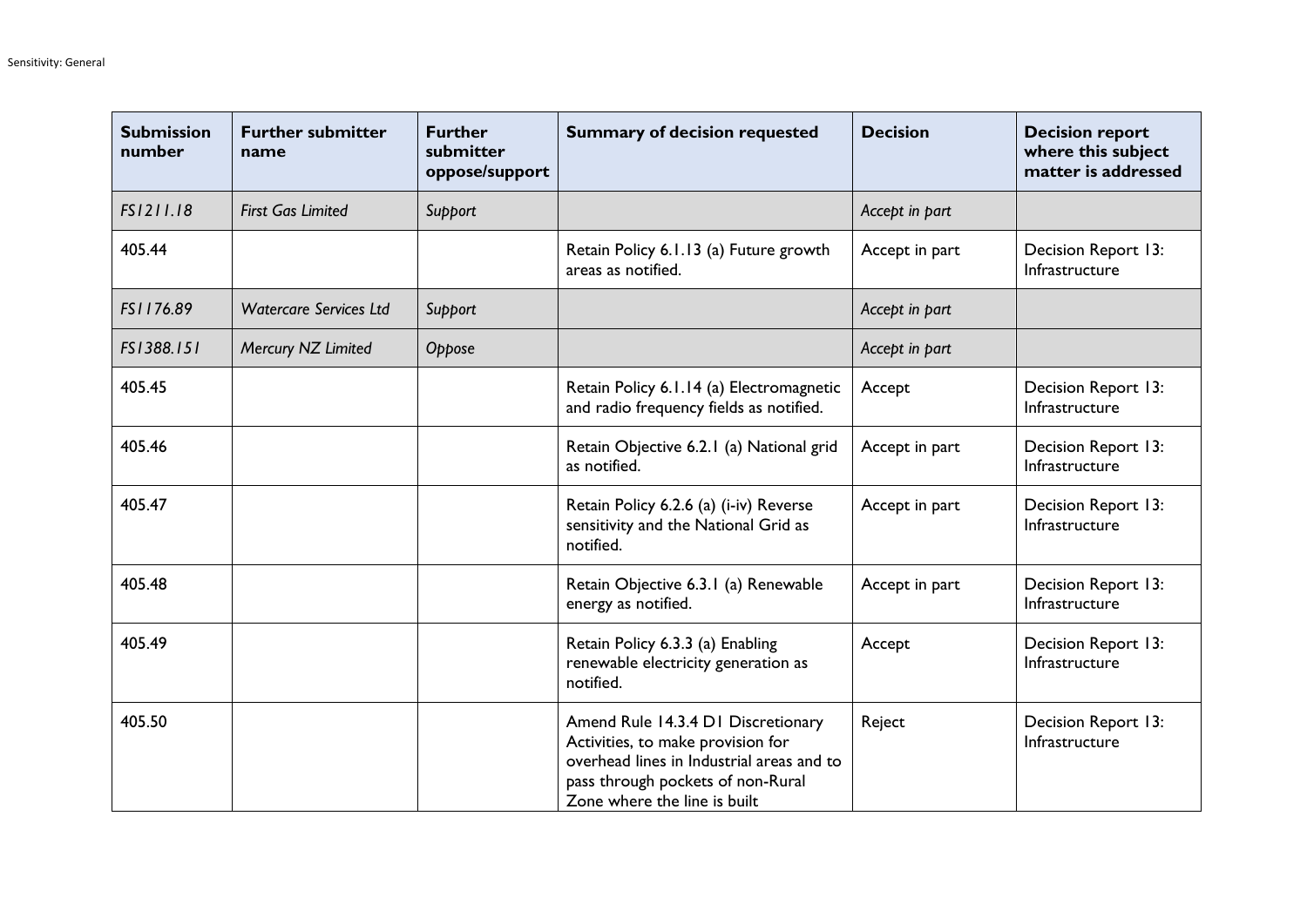| <b>Submission</b><br>number | <b>Further submitter</b><br>name         | <b>Further</b><br>submitter<br>oppose/support | <b>Summary of decision requested</b>                                                                                                                                                                                                                                                     | <b>Decision</b> | <b>Decision report</b><br>where this subject<br>matter is addressed |
|-----------------------------|------------------------------------------|-----------------------------------------------|------------------------------------------------------------------------------------------------------------------------------------------------------------------------------------------------------------------------------------------------------------------------------------------|-----------------|---------------------------------------------------------------------|
|                             |                                          |                                               | predominantly in a Rural Zone/road<br>adjacent to the Rural Zone.                                                                                                                                                                                                                        |                 |                                                                     |
| FS1176.90                   | <b>Watercare Services Ltd</b>            | Support                                       |                                                                                                                                                                                                                                                                                          | Reject          |                                                                     |
| 405.51                      |                                          |                                               | Add wording to Rule 14.4.2.1 RD4 (a)-<br>(d) Subdivision of land within the<br>National Grid Corridor that is similar<br>to the subdivision rules within the<br>zones.                                                                                                                   | Reject          | Decision Report 13:<br>Infrastructure                               |
| FS1350.78                   | <b>Transpower New Zealand</b><br>Limited | Oppose                                        |                                                                                                                                                                                                                                                                                          | Accept          |                                                                     |
| 405.52                      |                                          |                                               | Amend Rule 14.5.1.1 Permitted<br>Activities relating to P2 and P3<br>Overhead distribution lines to allow for<br>new overhead lines to be constructed<br>in the road corridor adjacent to<br>industrial and open space zones.<br><b>AND</b>                                              | Reject          | Decision Report 13:<br>Infrastructure                               |
|                             |                                          |                                               | Amend Rule 14.5.1.1 Permitted<br>Activities relating to P2 and P3<br>Overhead distribution lines to allow for<br>new overhead lines to be constructed<br>in the road corridor adjacent to<br>pockets of residential zoning in an<br>otherwise predominantly rural or<br>industrial zone. |                 |                                                                     |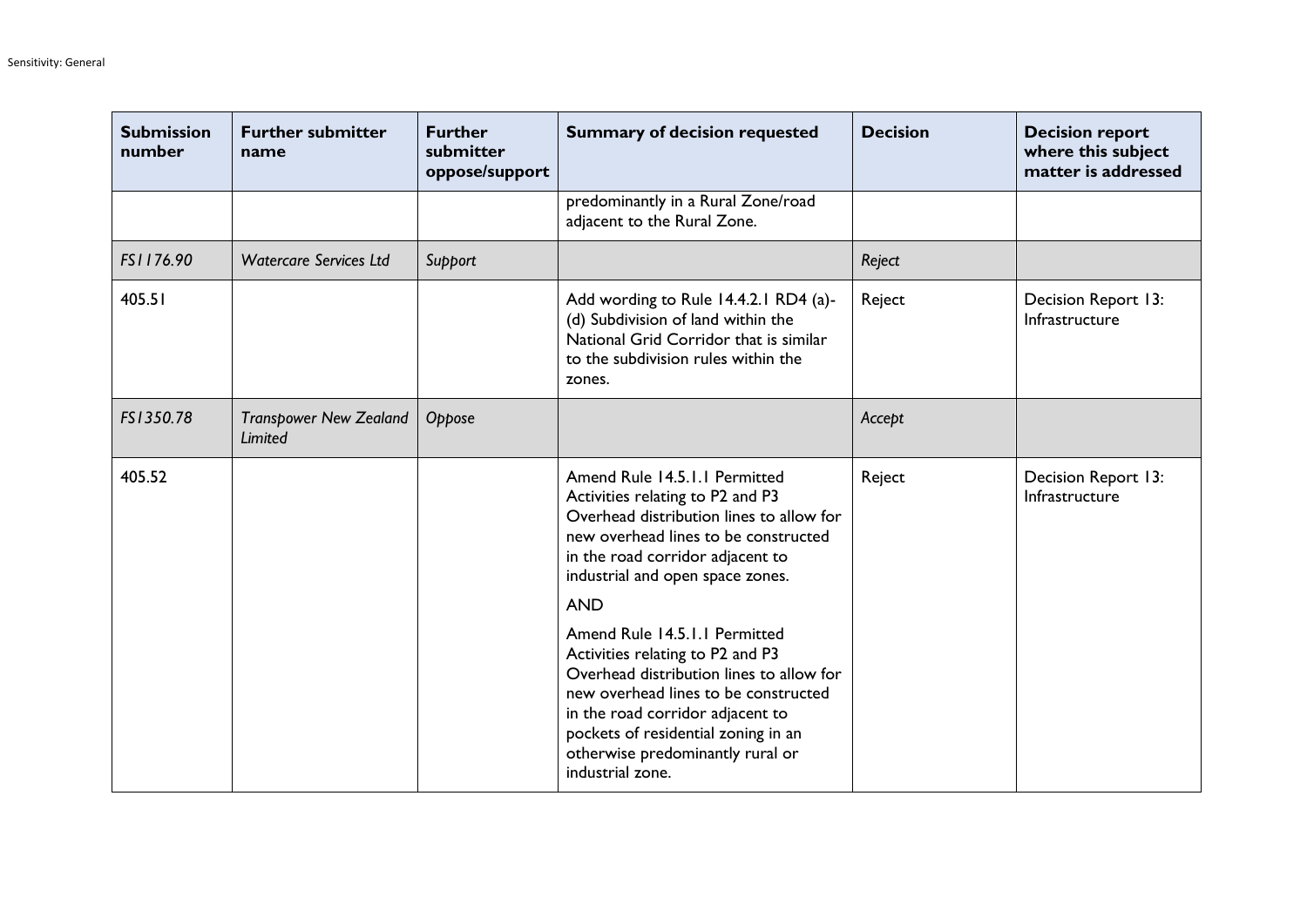| <b>Submission</b><br>number | <b>Further submitter</b><br>name | <b>Further</b><br>submitter<br>oppose/support | <b>Summary of decision requested</b>                                                                                                                                                                                                                                                                                                        | <b>Decision</b> | <b>Decision report</b><br>where this subject<br>matter is addressed |
|-----------------------------|----------------------------------|-----------------------------------------------|---------------------------------------------------------------------------------------------------------------------------------------------------------------------------------------------------------------------------------------------------------------------------------------------------------------------------------------------|-----------------|---------------------------------------------------------------------|
| 405.53                      |                                  |                                               | Amend Rule 14.5.1.2 Permitted<br>Activities relating to P4 Substations and<br>associated transformers and switching<br>stations to allow for construction of<br>substations in the Rural Zone.                                                                                                                                              | Accept          | Decision Report 13:<br>Infrastructure                               |
| 405.54                      |                                  |                                               | Add conditions of compliance<br>contained in Rule 14.5.1.3 (a)(ii)<br>Permitted Activities relating to P5<br>Construction of building for sensitive<br>land use for construction or alteration<br>of ANY building to each of the relevant<br>Zone chapters.                                                                                 | Accept in part  | decision Report 13:<br>Infrastructure                               |
| 405.55                      |                                  |                                               | Amend Rule 14.5.2 RD1 (a)<br>(i) Overhead distribution lines and<br>support structures not exceeding a<br>voltage up to and including I I0kV: Not<br>located within the Rural Zone, to allow<br>for new overhead lines to be<br>constructed in the Road corridor<br>adjacent to industrial and open space<br>zones as a Permitted activity. | Reject          | Decision Report 13:<br>Infrastructure                               |
|                             |                                  |                                               | <b>AND</b>                                                                                                                                                                                                                                                                                                                                  |                 |                                                                     |
|                             |                                  |                                               | Amend Rule 14.5.2 RD1 (a) (i)<br>Overhead distribution lines and support<br>structures not exceeding a voltage up<br>to and including I I0kV: Not located<br>within the Rural Zone, to allow new                                                                                                                                            |                 |                                                                     |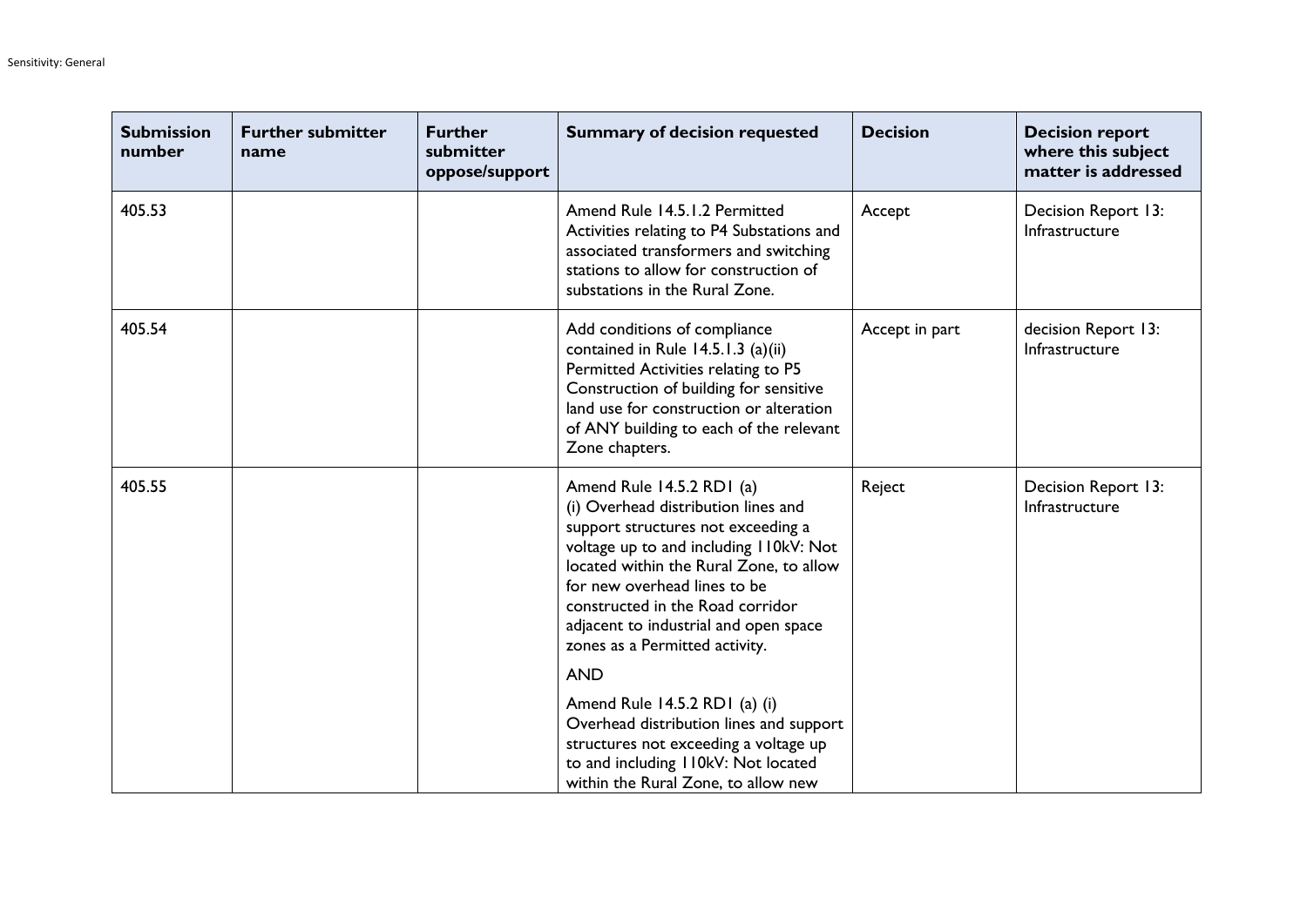| <b>Submission</b><br>number | <b>Further submitter</b><br>name | <b>Further</b><br>submitter<br>oppose/support | <b>Summary of decision requested</b>                                                                                                                                                         | <b>Decision</b> | <b>Decision report</b><br>where this subject<br>matter is addressed |
|-----------------------------|----------------------------------|-----------------------------------------------|----------------------------------------------------------------------------------------------------------------------------------------------------------------------------------------------|-----------------|---------------------------------------------------------------------|
|                             |                                  |                                               | overhead lines to be constructed in the<br>road corridor adjacent to pockets of<br>Residential zoning in an otherwise<br>predominantly rural or industrial zone,<br>as a Permitted Activity. |                 |                                                                     |
| 405.56                      |                                  |                                               | Retain Rule 14.6.1.1(a) Permitted<br>Activities relating to P1, P2, P3 and P4<br>as notified.                                                                                                | Accept in part  | Decision Report 13:<br>Infrastructure                               |
| 405.57                      |                                  |                                               | Retain Rule 14.10.1.1 (a) Permitted<br>Activities relating to PI Ancillary<br>equipment as notified.                                                                                         | Accept in part  | Decision Report 13:<br>Infrastructure                               |
| 405.58                      |                                  |                                               | Amend Rule 14.10.1.2(a) Permitted<br>Activities relating to P3 Cabinets to<br>provide dimensions for permitted<br>cabinets.                                                                  | Accept          | Decision Report 13:<br>Infrastructure                               |
| 405.59                      |                                  |                                               | Retain Rule 14.10.1.4 (a)(i)-(vi)<br>Permitted Activities relating to P5<br>Antennas attached to a<br>building/structure as notified.                                                        | Accept in part  | Decision Report 13:<br>Infrastructure                               |
| 405.60                      |                                  |                                               | Amend Rule 14.10.1.6(c) Permitted<br>Activities relating to P9 Poles, antennas<br>and head frames to make the rule clear.                                                                    | Accept          | Decision Report 13:<br>Infrastructure                               |
| 405.61                      |                                  |                                               | Add matters of discretion to Rule<br>16.4.1 RD1 (b) Subdivision - General as<br>follows: The subdivision layout and                                                                          | Accept in part  | Decision Report 14:<br><b>Residential Zone</b>                      |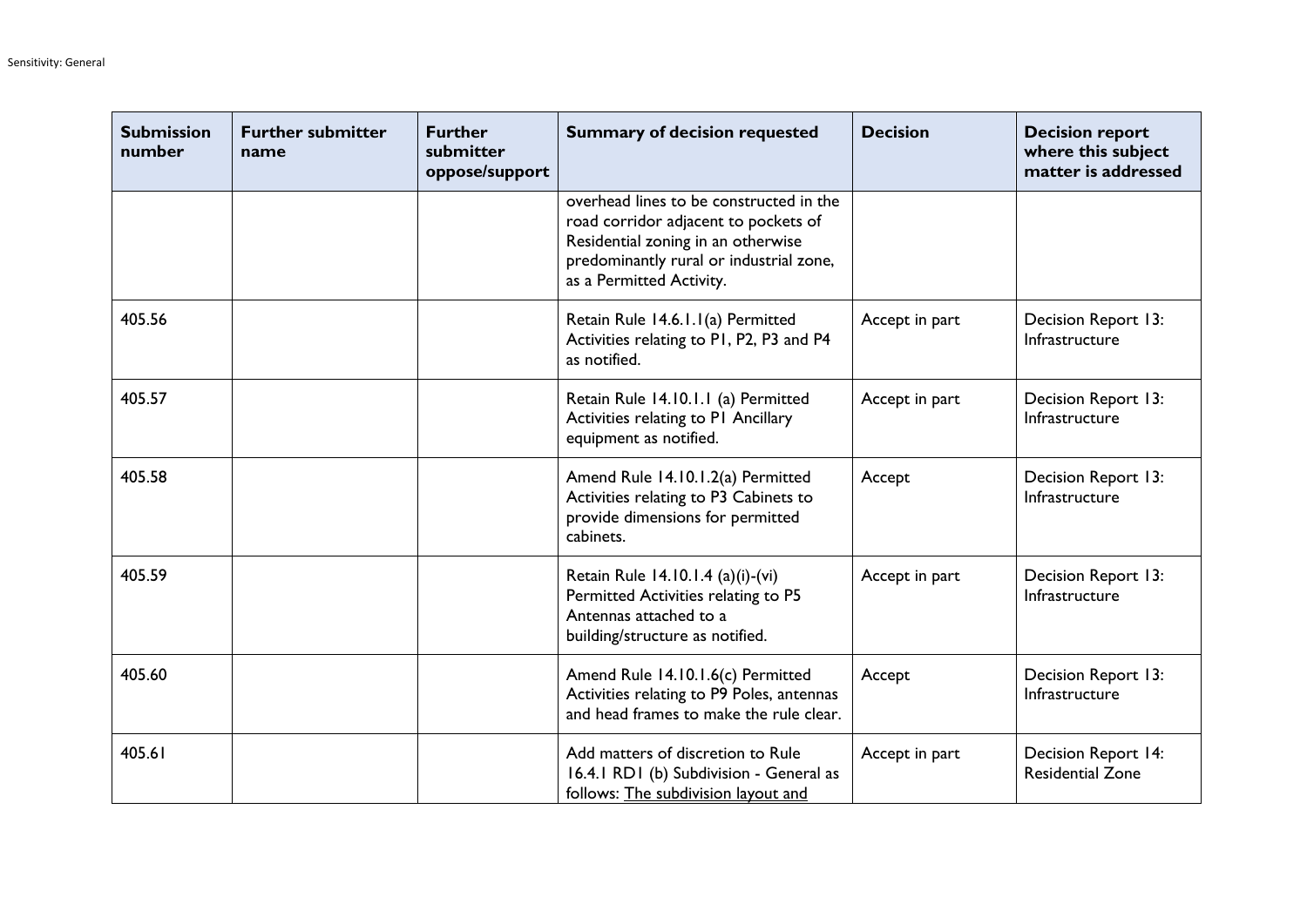| <b>Submission</b><br>number | <b>Further submitter</b><br>name | <b>Further</b><br>submitter<br>oppose/support | <b>Summary of decision requested</b>                                                                                                                                                                                                                                                  | <b>Decision</b> | <b>Decision report</b><br>where this subject<br>matter is addressed |
|-----------------------------|----------------------------------|-----------------------------------------------|---------------------------------------------------------------------------------------------------------------------------------------------------------------------------------------------------------------------------------------------------------------------------------------|-----------------|---------------------------------------------------------------------|
|                             |                                  |                                               | design in regard to how this may impact<br>on the operation, maintenance,<br>upgrading and development of existing<br>infrastructure assets; The consideration<br>of the nature and location of any<br>vegetation to be planted in the vicinity<br>of existing infrastructure assets. |                 |                                                                     |
| FS1211.49                   | <b>First Gas Limited</b>         | Support                                       |                                                                                                                                                                                                                                                                                       | Accept in part  |                                                                     |
| 405.62                      |                                  |                                               | Add a matter of discretion to Rule<br>17.4.1 RD1(b) General Subdivision as<br>follows: The subdivision layout and<br>design in regard to how this may impact<br>on the operation, maintenance,<br>upgrading and development of existing<br>infrastructure assets;                     | Accept          | Decision Report 20:<br><b>Business Zones</b>                        |
| FS1211.50                   | <b>First Gas Limited</b>         | Support                                       |                                                                                                                                                                                                                                                                                       | Accept          |                                                                     |
| 405.63                      |                                  |                                               | Add a matter of discretion to Rule<br>18.4.1 RD1(b) Subdivision - General as<br>follows: The subdivision layout and<br>design in regard to how this may impact<br>on the operation, maintenance,<br>upgrading and development of existing<br>infrastructure assets;                   | Accept          | Decision Report 20:<br><b>Business Zones</b>                        |
| 405.64                      |                                  |                                               | Add a matter of discretion to Rule<br>20.4.1 RD1(b) Subdivision - General as<br>follows: The subdivision layout and                                                                                                                                                                   | Accept          | Decision Report 21:<br><b>Industrial Zones</b>                      |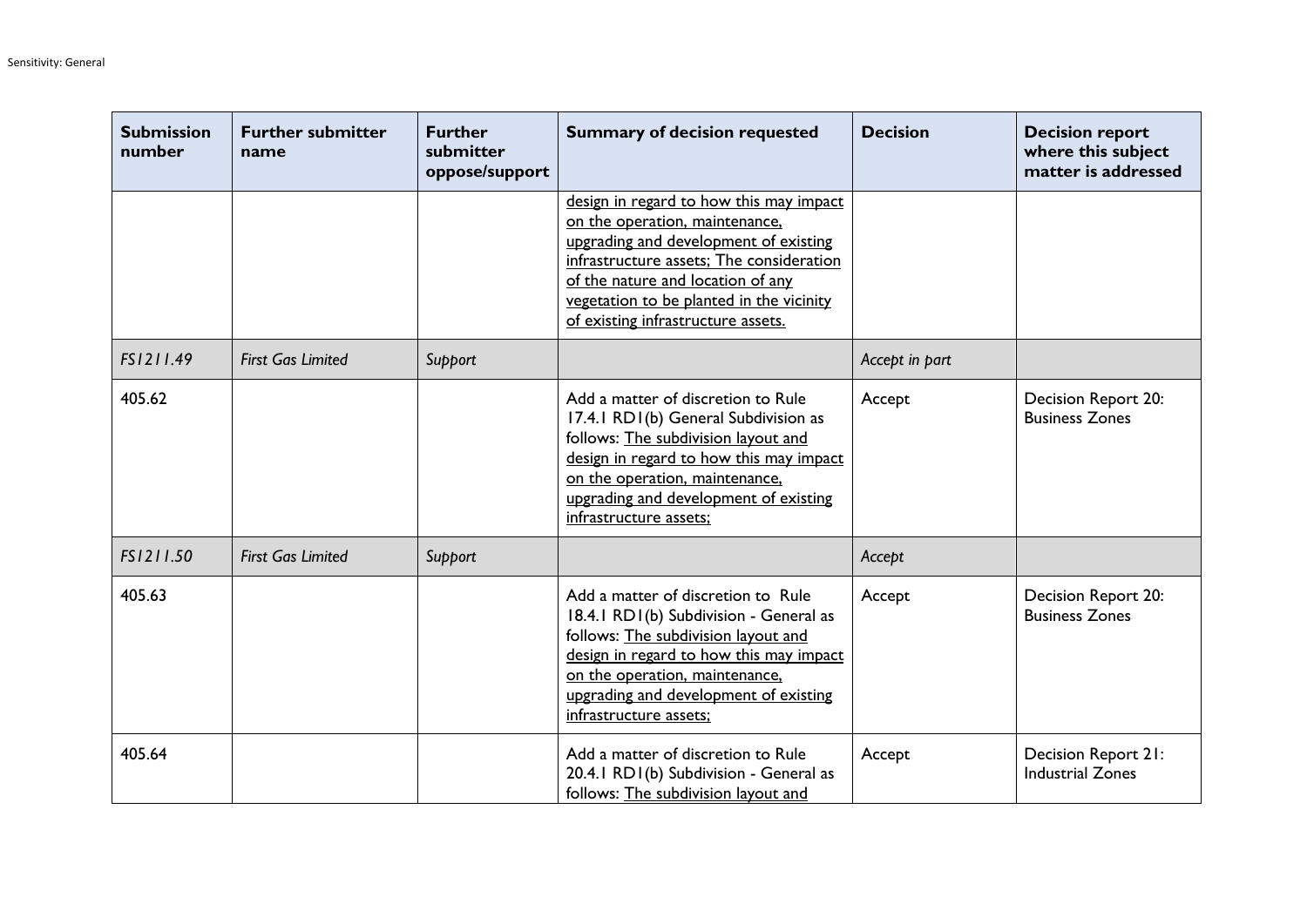| <b>Submission</b><br>number | <b>Further submitter</b><br>name | <b>Further</b><br>submitter<br>oppose/support | <b>Summary of decision requested</b>                                                                                                                                                                                                                                         | <b>Decision</b> | <b>Decision report</b><br>where this subject<br>matter is addressed |
|-----------------------------|----------------------------------|-----------------------------------------------|------------------------------------------------------------------------------------------------------------------------------------------------------------------------------------------------------------------------------------------------------------------------------|-----------------|---------------------------------------------------------------------|
|                             |                                  |                                               | design in regard to how this may impact<br>on the operation, maintenance,<br>upgrading and development of existing<br>infrastructure assets;                                                                                                                                 |                 |                                                                     |
| 405.65                      |                                  |                                               | Add a matter of discretion to Rule<br>21.4.1 RD1(b) Subdivision - General as<br>follows: The subdivision layout and<br>design in regard to how this may impact<br>on the operation, maintenance,<br>upgrading and development of existing<br>infrastructure assets;          | Accept          | Decision Report 21:<br><b>Industrial Zones</b>                      |
| 405.66                      |                                  |                                               | Add a matter of discretion to Rule<br>22.4.1.2 RD1(b) General subdivision as<br>follows: The subdivision layout and<br>design in regard to how this may impact<br>on the operation, maintenance,<br>upgrading and development of existing<br>infrastructure assets;          | Accept in Part  | <b>Decision Report 22:</b><br><b>Rural Zone</b>                     |
| 405.67                      |                                  |                                               | Add a matter of discretion to Rule<br>22.4.1.3 Subdivision of Maaori Freehold<br>Land as follows: The subdivision layout<br>and design in regard to how this may<br>impact on the operation, maintenance,<br>upgrading and development of existing<br>infrastructure assets; | Reject          | <b>Decision Report 22:</b><br><b>Rural Zone</b>                     |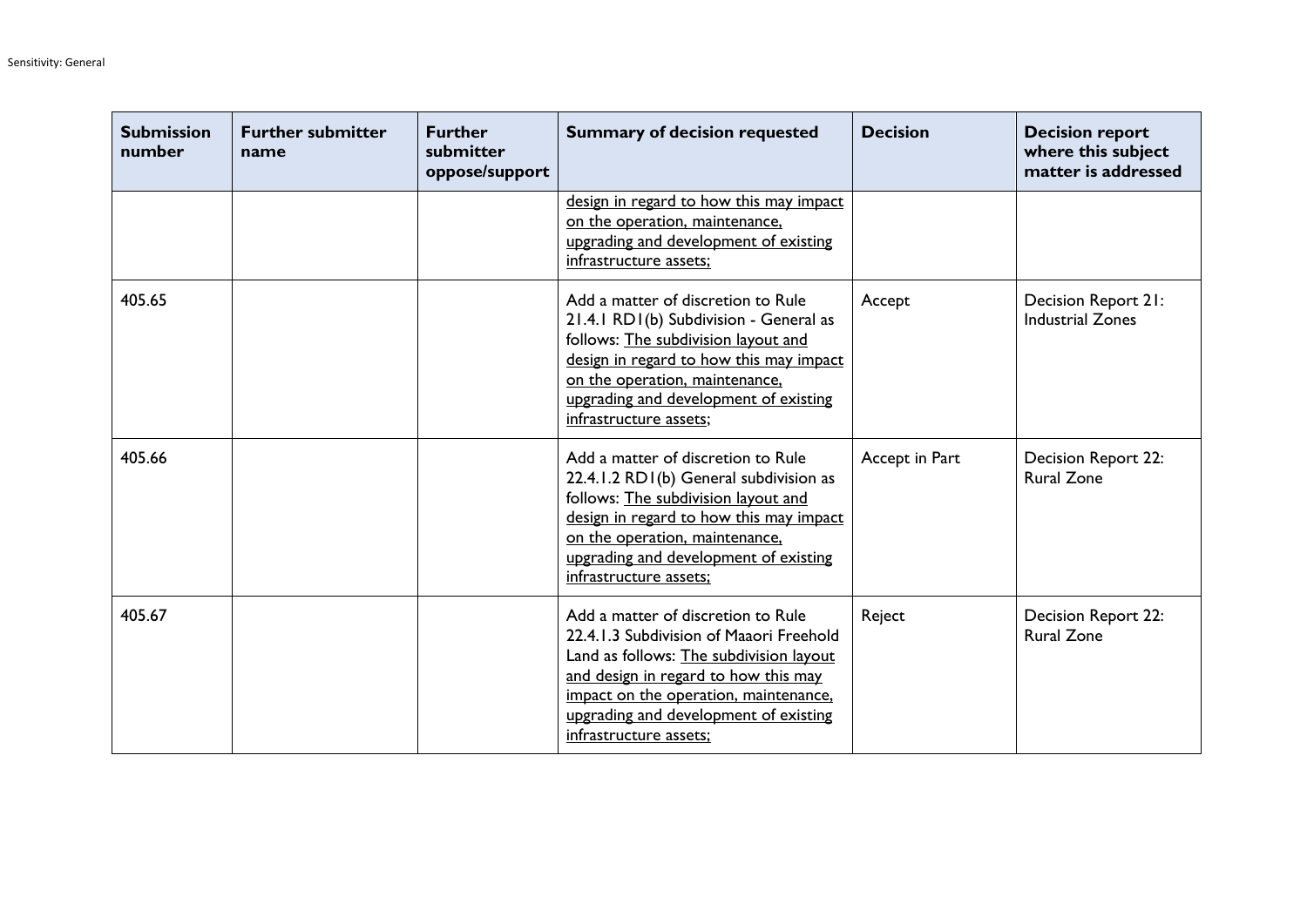| <b>Submission</b><br>number | <b>Further submitter</b><br>name | <b>Further</b><br>submitter<br>oppose/support | <b>Summary of decision requested</b>                                                                                                                                                                                                                                            | <b>Decision</b> | <b>Decision report</b><br>where this subject<br>matter is addressed |
|-----------------------------|----------------------------------|-----------------------------------------------|---------------------------------------------------------------------------------------------------------------------------------------------------------------------------------------------------------------------------------------------------------------------------------|-----------------|---------------------------------------------------------------------|
| 405.68                      |                                  |                                               | Add a matter of discretion to Rule<br>22.4.1.4 RD1(b) Boundary relocation as<br>follows: The subdivision layout and<br>design in regard to how this may impact<br>on the operation, maintenance,<br>upgrading and development of existing<br>infrastructure assets;             | Accept          | <b>Decision Report 22:</b><br><b>Rural Zone</b>                     |
| 405.69                      |                                  |                                               | Add a matter of discretion to Rule<br>22.4.1.5 RD1(b) Rural Hamlet<br>Subdivision as follows: The subdivision<br>layout and design in regard to how this<br>may impact on the operation,<br>maintenance, upgrading and<br>development of existing infrastructure<br>assets;     | Accept          | <b>Decision Report 22:</b><br><b>Rural Zone</b>                     |
| FS1211.51                   | <b>First Gas Limited</b>         | Support                                       |                                                                                                                                                                                                                                                                                 | Accept          |                                                                     |
| 405.70                      |                                  |                                               | Add a matter of discretion to Rule<br>22.4.1.6 RD1(b) Conservation lot<br>subdivision as follows: The subdivision<br>layout and design in regard to how this<br>may impact on the operation.<br>maintenance, upgrading and<br>development of existing infrastructure<br>assets: | Reject          | Decision Report 22:<br><b>Rural Zone</b>                            |
| FS1211.52                   | <b>First Gas Limited</b>         | Support                                       |                                                                                                                                                                                                                                                                                 | Reject          |                                                                     |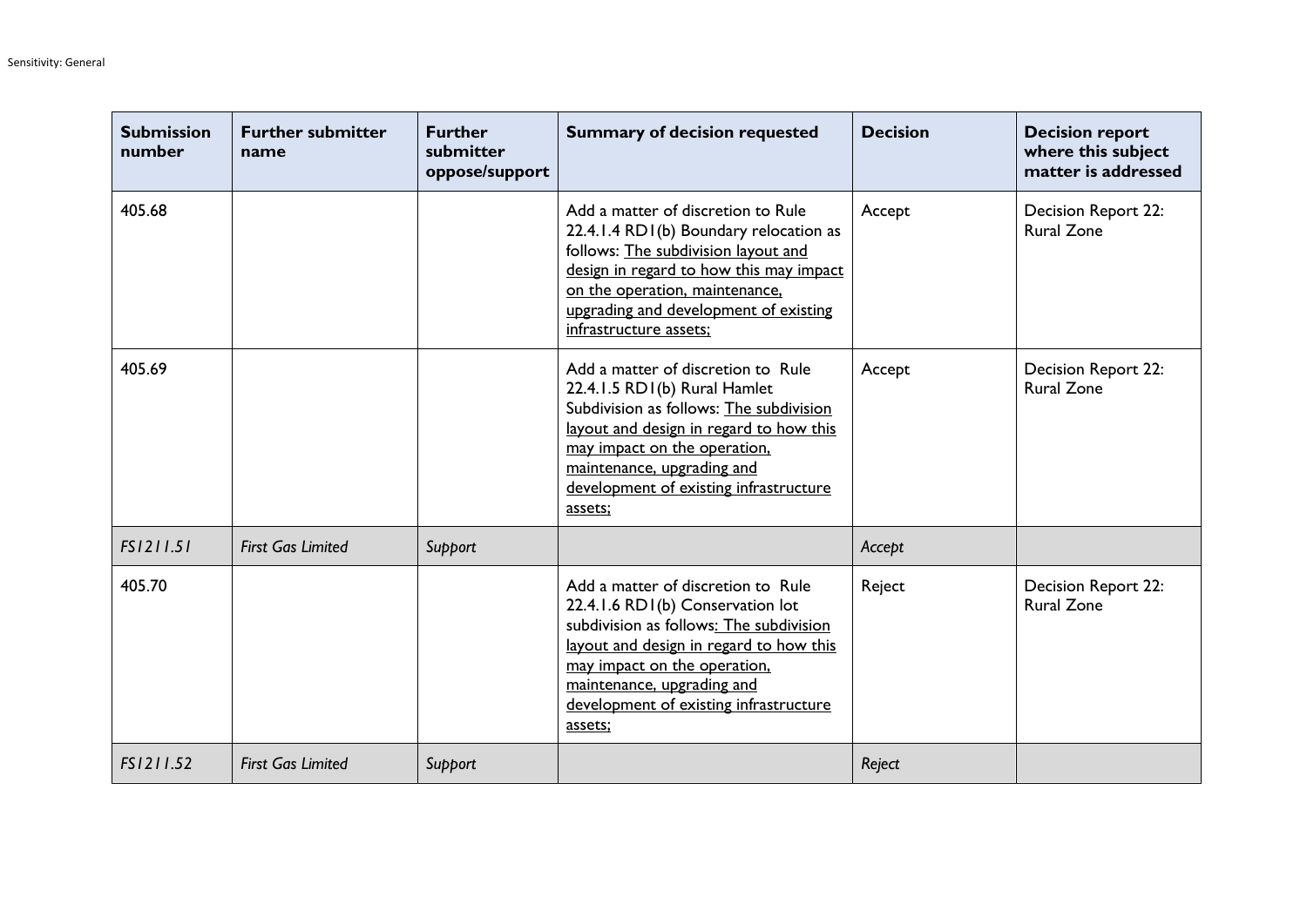| <b>Submission</b><br>number | <b>Further submitter</b><br>name | <b>Further</b><br>submitter<br>oppose/support | <b>Summary of decision requested</b>                                                                                                                                                                                                                                               | <b>Decision</b> | <b>Decision report</b><br>where this subject<br>matter is addressed |
|-----------------------------|----------------------------------|-----------------------------------------------|------------------------------------------------------------------------------------------------------------------------------------------------------------------------------------------------------------------------------------------------------------------------------------|-----------------|---------------------------------------------------------------------|
| 405.71                      |                                  |                                               | Add a matter of discretion to Rule<br>22.4.1.7 RD1(b) Subdivision to create a<br>reserve as follows: The subdivision<br>layout and design in regard to how this<br>may impact on the operation,<br>maintenance, upgrading and<br>development of existing infrastructure<br>assets; | Reject          | <b>Decision Report 22:</b><br><b>Rural Zone</b>                     |
| FS1211.53                   | <b>First Gas Limited</b>         | Support                                       |                                                                                                                                                                                                                                                                                    | Reject          |                                                                     |
| 405.72                      |                                  |                                               | Add a clause to Rule 23.3.1 P1(b)<br>Dwelling so that where there are<br>existing overhead lines, the location of<br>the dwelling must comply with the<br>requirements of NZECP34:2001.                                                                                            | Reject          | Decision Report 18:<br><b>Country Living Zone</b>                   |
| 405.73                      |                                  |                                               | Add a clause to Rule 23.3.2 PI(b)<br>Minor Dwelling so that where there are<br>existing overhead lines, the location of<br>the dwelling must comply with the<br>requirements of NZECP34:2001.                                                                                      | Reject          | Decision Report 18:<br><b>Country Living Zone</b>                   |
| 405.74                      |                                  |                                               | Add a clause to Rule 23.3.3 D1<br>Buildings and structures in Landscape<br>and Natural Character Areas so that<br>where there are existing overhead<br>lines, the location of the dwelling must<br>comply with the requirements of<br>NZECP34:2001.                                | Reject          | Decision Report 10:<br>Landscapes                                   |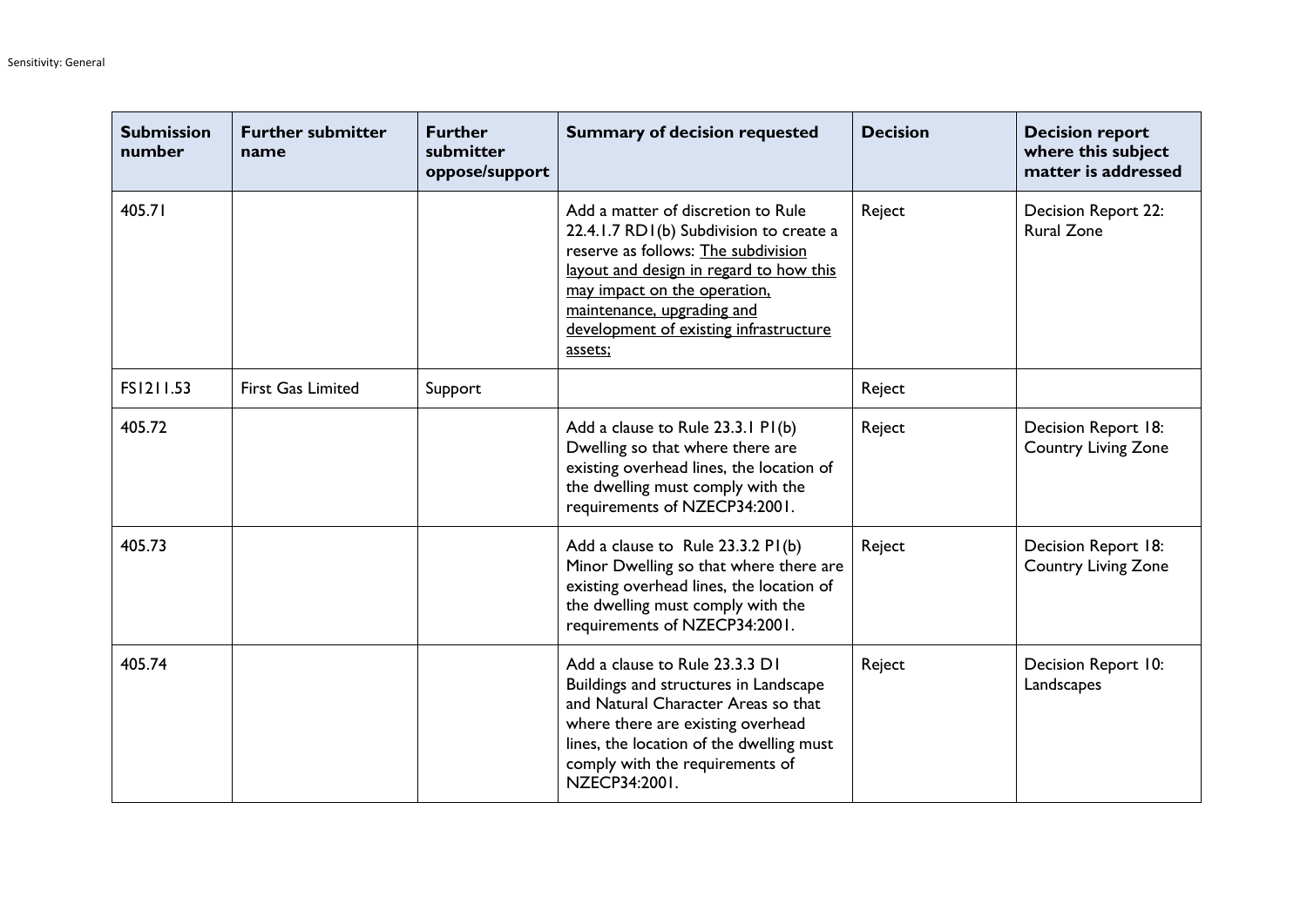| <b>Submission</b><br>number | <b>Further submitter</b><br>name | <b>Further</b><br>submitter<br>oppose/support | <b>Summary of decision requested</b>                                                                                                                                                                                                                                              | <b>Decision</b> | <b>Decision report</b><br>where this subject<br>matter is addressed |
|-----------------------------|----------------------------------|-----------------------------------------------|-----------------------------------------------------------------------------------------------------------------------------------------------------------------------------------------------------------------------------------------------------------------------------------|-----------------|---------------------------------------------------------------------|
| 405.75                      |                                  |                                               | Add a matter of discretion to Rule<br>23.4.2 RD1 (a) General Subdivision as<br>follows: The subdivision layout and<br>design in regard to how this may impact<br>on the operation, maintenance,<br>upgrading and development of existing<br>infrastructure assets;                | Accept in part  | Decision Report 18:<br><b>Country Living Zone</b>                   |
| 405.76                      |                                  |                                               | Add the following to Rule 23.4.3 D1 (a)<br>(i-viii) Subdivision within identified areas<br>as follows: The subdivision layout and<br>design in regard to how this may impact<br>on the operation, maintenance,<br>upgrading and development of existing<br>infrastructure assets; | Reject          | Decision Report 18:<br><b>Country Living Zone</b>                   |
| 405.77                      |                                  |                                               | Add a matter of discretion to Rule<br>23.4.9 RD1 (b) Subdivision creating<br>Reserves as follows: The subdivision<br>layout and design in regard to how this<br>may impact on the operation,<br>maintenance, upgrading and<br>development of existing infrastructure<br>assets;   | Reject          | Decision Report 18:<br><b>Country Living Zone</b>                   |
| FS1211.54                   | <b>First Gas Limited</b>         | Support                                       |                                                                                                                                                                                                                                                                                   | Reject          |                                                                     |
| 405.78                      |                                  |                                               | Add a matter of discretion to Rule<br>23.4.12 RD1 (b) Esplanade reserves and<br>esplanade strips as follows: The                                                                                                                                                                  | Reject          | Decision Report 18:<br><b>Country Living Zone</b>                   |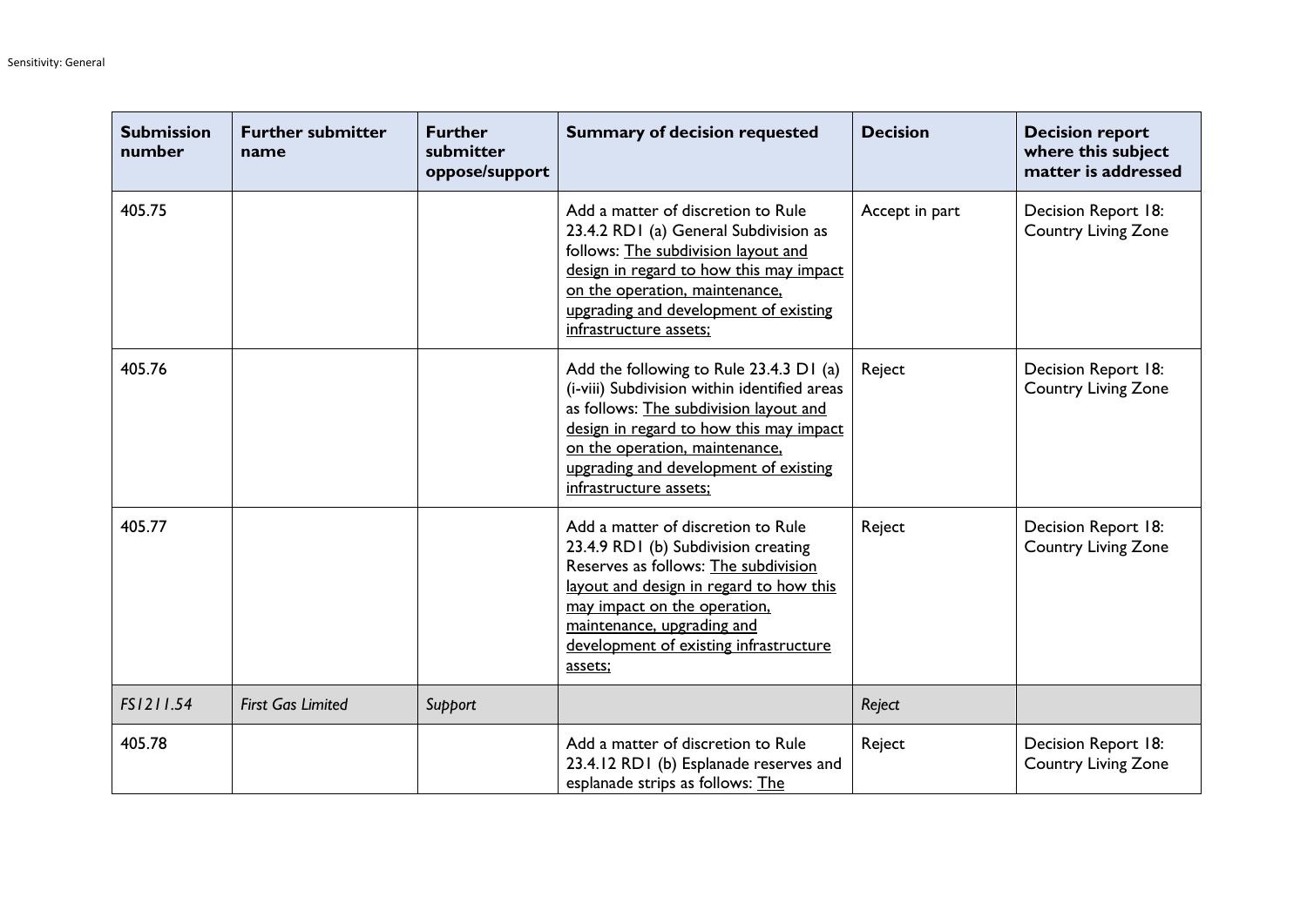| <b>Submission</b><br>number | <b>Further submitter</b><br>name | <b>Further</b><br>submitter<br>oppose/support | <b>Summary of decision requested</b>                                                                                                                                                                                                                                  | <b>Decision</b> | <b>Decision report</b><br>where this subject<br>matter is addressed |
|-----------------------------|----------------------------------|-----------------------------------------------|-----------------------------------------------------------------------------------------------------------------------------------------------------------------------------------------------------------------------------------------------------------------------|-----------------|---------------------------------------------------------------------|
|                             |                                  |                                               | subdivision layout and design in regard<br>to how this may impact on the<br>operation, maintenance, upgrading and<br>development of existing infrastructure<br>assets;                                                                                                |                 |                                                                     |
| FS1211.55                   | <b>First Gas Limited</b>         | Support                                       |                                                                                                                                                                                                                                                                       | Reject          |                                                                     |
| 405.79                      |                                  |                                               | Add a clause to Rule 24.3.1 P1<br>Dwelling so that where there are<br>existing overhead lines, the location of<br>the dwelling must comply with<br>requirements of NZECP34:2001.                                                                                      | Reject          | Decision Report 17:<br>Village Zone                                 |
| 405.80                      |                                  |                                               | Add a clause to Rule 24.3.2 PI Minor<br>dwelling by adding another clause so<br>that where there are existing overhead<br>lines, the location of the dwelling must<br>comply with the requirements of<br>NZECP34:2001.                                                | Reject          | Decision Report 17:<br>Village Zone                                 |
| 405.81                      |                                  |                                               | Add a matter of discretion to Rule<br>24.4.1 RD1 (b) Subdivision - General, as<br>follows: The subdivision layout and<br>design in regard to how this may impact<br>on the operation, maintenance,<br>upgrading and development of existing<br>infrastructure assets; | Accept in part  | Decision Report 17:<br>Village Zone                                 |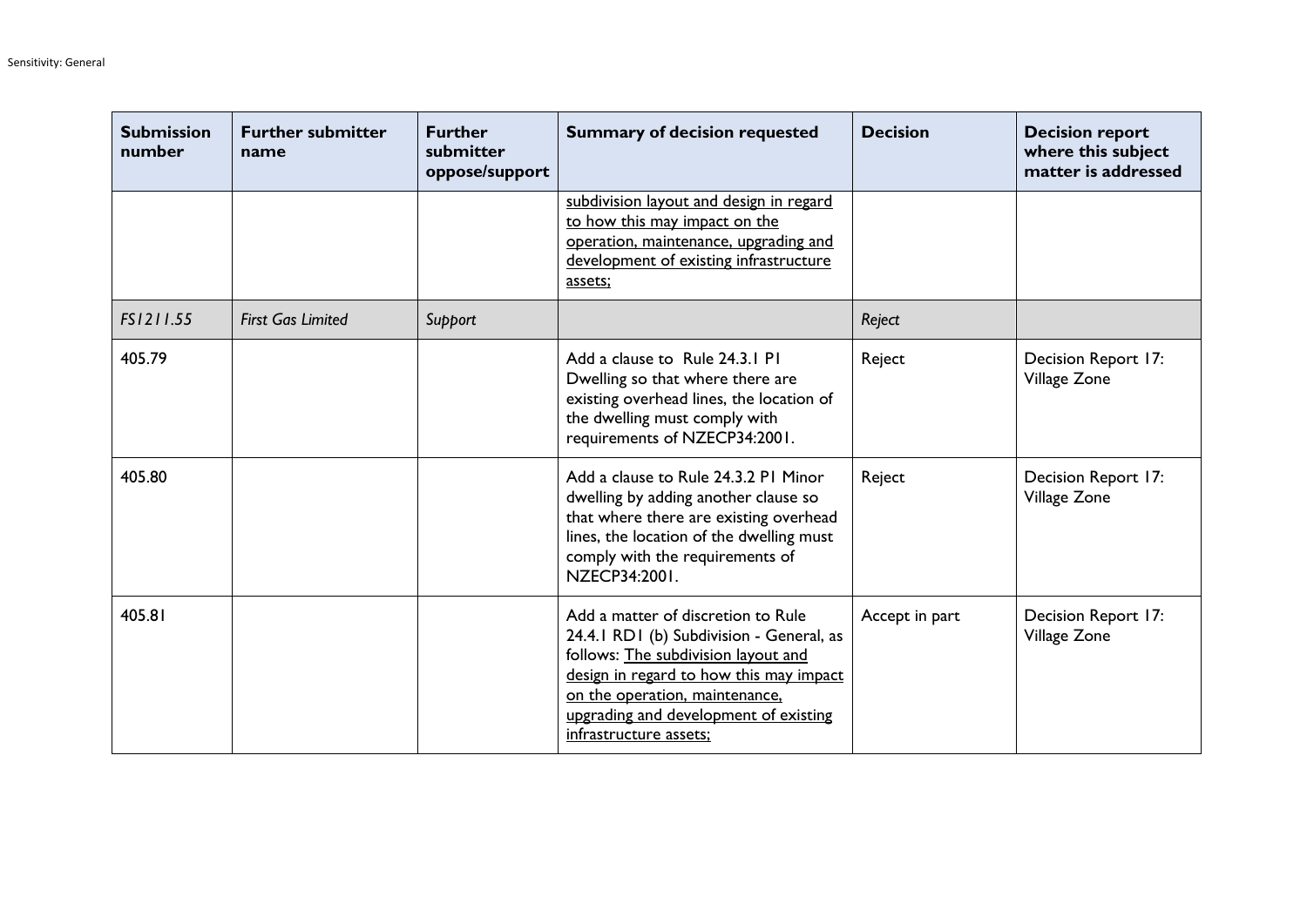| <b>Submission</b><br>number | <b>Further submitter</b><br>name | <b>Further</b><br>submitter<br>oppose/support | <b>Summary of decision requested</b>                                                                                                                                                                                                                                                                                 | <b>Decision</b> | <b>Decision report</b><br>where this subject<br>matter is addressed |
|-----------------------------|----------------------------------|-----------------------------------------------|----------------------------------------------------------------------------------------------------------------------------------------------------------------------------------------------------------------------------------------------------------------------------------------------------------------------|-----------------|---------------------------------------------------------------------|
| 405.82                      |                                  |                                               | Amend Rule 24.4.3 C1(b) Subdivision -<br>Boundary adjustments so adjustments<br>do not prevent access to existing<br>electricity infrastructure.                                                                                                                                                                     | Accept          | Decision Report 17:<br>Village Zone                                 |
| 405.83                      |                                  |                                               | Add a matter of discretion to Rule<br>24.4.11 RD1(b) Subdivision Creating<br>Reserves as follows: The subdivision<br>layout and design in regard to how this<br>may impact on the operation,<br>maintenance, upgrading and<br>development of existing infrastructure<br>assets;                                      | Accept          | Decision Report 17:<br>Village Zone                                 |
| FS1211.56                   | <b>First Gas Limited</b>         | Support                                       |                                                                                                                                                                                                                                                                                                                      | Accept          |                                                                     |
| 405.84                      |                                  |                                               | Add a matter of discretion to Rule<br>24.4.12 RD1 (b) Subdivision of<br><b>Esplanade Reserves and Esplanade</b><br>Strips, as follows: The subdivision<br>layout and design in regard to how this<br>may impact on the operation,<br>maintenance, upgrading and<br>development of existing infrastructure<br>assets; | Accept          | Decision Report 17:<br>Village Zone                                 |
| 405.85                      |                                  |                                               | Add the following to Rule 25.4 (a) D1<br>Subdivision: The subdivision layout and<br>design in regard to how this may impact<br>on the operation, maintenance,                                                                                                                                                        | Reject          | Decision Report 23:<br>Reserves                                     |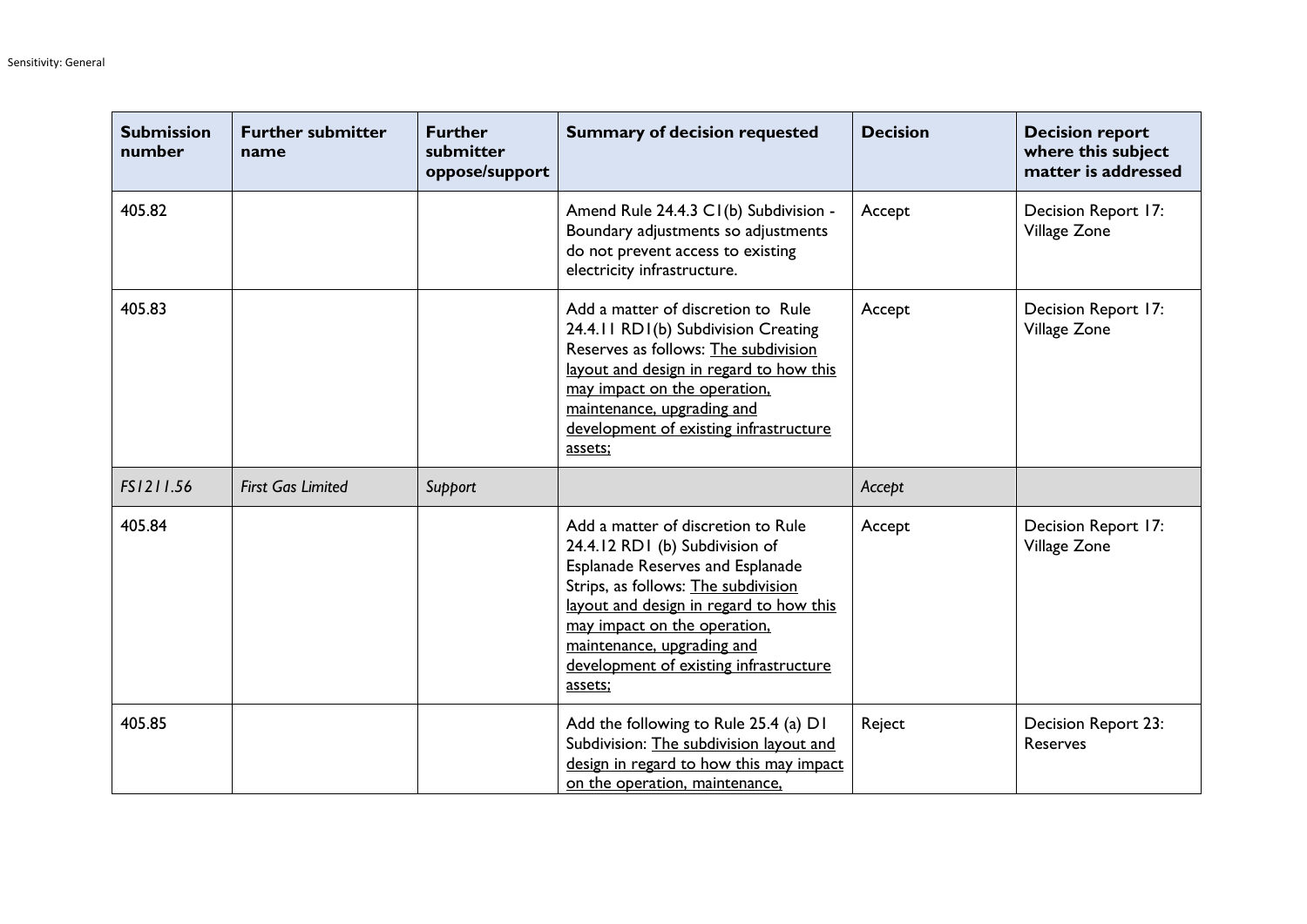| <b>Submission</b><br>number | <b>Further submitter</b><br>name   | <b>Further</b><br>submitter<br>oppose/support | <b>Summary of decision requested</b>                                                                                                                                                                    | <b>Decision</b> | <b>Decision report</b><br>where this subject<br>matter is addressed |
|-----------------------------|------------------------------------|-----------------------------------------------|---------------------------------------------------------------------------------------------------------------------------------------------------------------------------------------------------------|-----------------|---------------------------------------------------------------------|
|                             |                                    |                                               | upgrading and development of existing<br>infrastructure assets;                                                                                                                                         |                 |                                                                     |
| 405.86                      |                                    |                                               | Amend Designation II- Electricity<br>Substation at Lot 1 DP 53555 McKenzie<br>Road, Mangatawhiri by realigning the<br>designation boundary with the property<br>boundary.                               | Accept          | Decision Report 31:<br>Designations                                 |
| FS1168.194                  | <b>Horticulture New</b><br>Zealand | Oppose                                        |                                                                                                                                                                                                         | Reject          |                                                                     |
| 405.87                      |                                    |                                               | Amend Designation I5- Electricity<br>Substation at the property at 217<br>Whangarata Road, Tuakau to cover the<br>entire area owned by Counties Power.                                                  | Accept          | Decision Report 31:<br>Designations                                 |
| 405.88                      |                                    |                                               | Add rules to limit the height of amenity<br>planting in the front yard in Rural and<br>Industrial zones to prevent potential<br>interference with installation of<br>overhead lines.                    | Reject          | Decision Report 21:<br><b>Industrial Zones</b>                      |
| 405.89                      |                                    |                                               | Amend the planning maps as the<br>Outstanding Natural Character and<br>High Natural Character do not appear<br>in the drop-down lists on the Planning<br>Maps, as stated in the Definitions<br>section. | Accept          | Decision Report 10:<br>Landscapes                                   |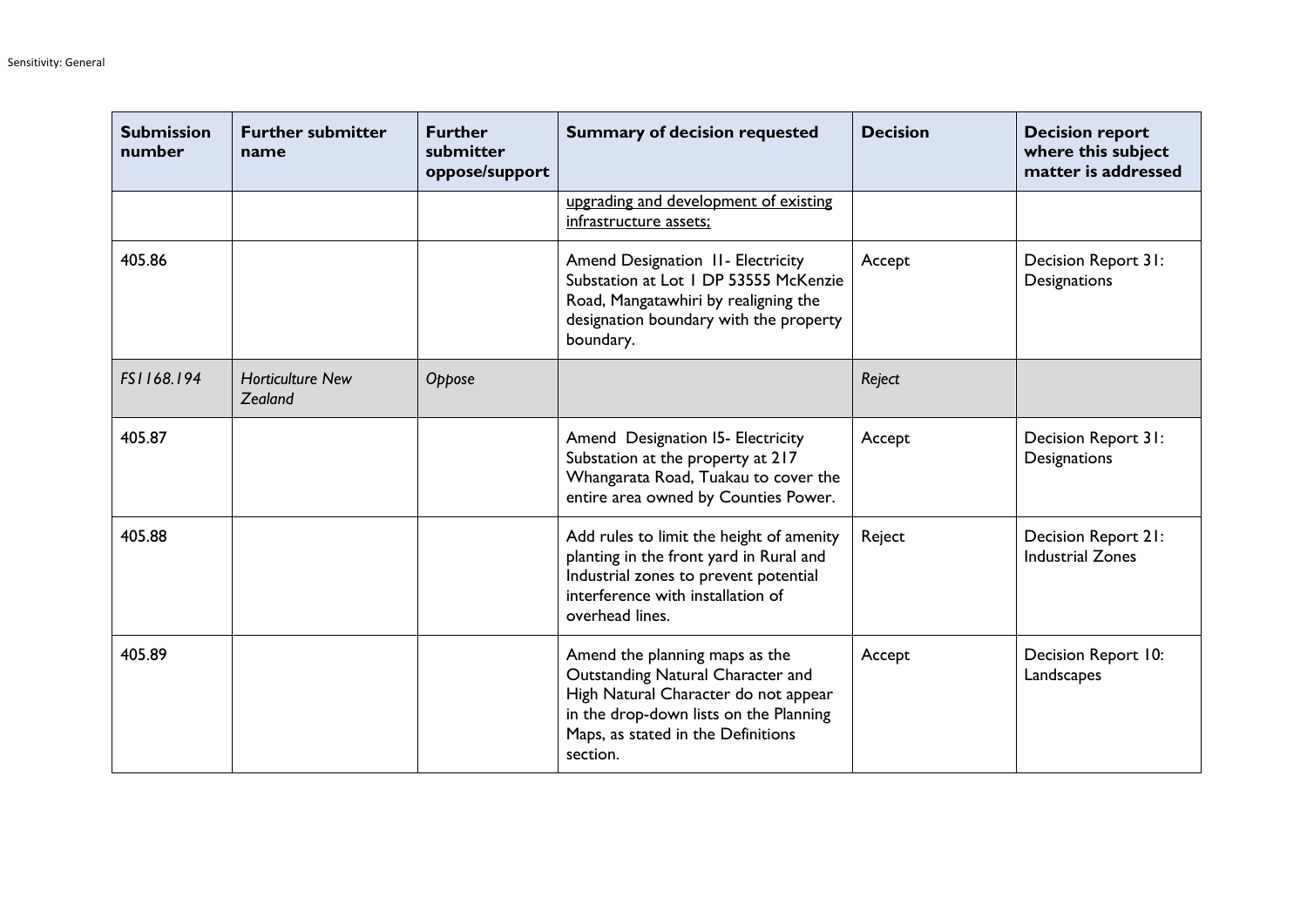| <b>Submission</b><br>number | <b>Further submitter</b><br>name | <b>Further</b><br>submitter<br>oppose/support | <b>Summary of decision requested</b>                                                                                                                                                                                                                                                                                                                           | <b>Decision</b> | <b>Decision report</b><br>where this subject<br>matter is addressed |
|-----------------------------|----------------------------------|-----------------------------------------------|----------------------------------------------------------------------------------------------------------------------------------------------------------------------------------------------------------------------------------------------------------------------------------------------------------------------------------------------------------------|-----------------|---------------------------------------------------------------------|
| 405.90                      |                                  |                                               | Amend Rule 14.2.2 RD2(a) Restricted<br>Discretionary Activities based on<br>clarifying where the noise limits are<br>measured.                                                                                                                                                                                                                                 | Reject          | Decision Report 13:<br>Infrastructure                               |
| FS1176.91                   | <b>Watercare Services Ltd</b>    | Support                                       |                                                                                                                                                                                                                                                                                                                                                                | Reject          |                                                                     |
| 405.91                      |                                  |                                               | Amend Rule 14.3.4 D2 Discretionary<br>Activities by increasing the temporary<br>period to 24 months or allow for a 12<br>month extension.                                                                                                                                                                                                                      | Reject          | Decision Report 13:<br>Infrastructure                               |
| 405.92                      |                                  |                                               | Amend Rule 14.5.1.2 (a) (iii) Permitted<br>Activities relating to P4 Substations and<br>associated transformers and switching<br>stations to increase the floor area to<br>250m2 per ancillary building.                                                                                                                                                       | Accept          | Decision Report 13:<br>Infrastructure                               |
| 405.93                      |                                  |                                               | Amend Rule 14.5.2 RD2 (a) (iv)<br>Construction or alteration of a building<br>for a sensitive land use that does not<br>comply with Rule 14.5.1.3, so<br>construction of ANY building within<br>the vicinity of overhead electricity lines<br>must comply with the New Zealand<br>Electrical Code of Practice for Electrical<br>Safe Distances (NZECP34:2001). | Accept in part  | Decision Report 13:<br>Infrastructure                               |
| 405.94                      |                                  |                                               | Amend Rule 14.5.3 D3 Discretionary<br>Activities to increase the floor area of                                                                                                                                                                                                                                                                                 | Accept          | decision Report 13:<br>Infrastructure                               |